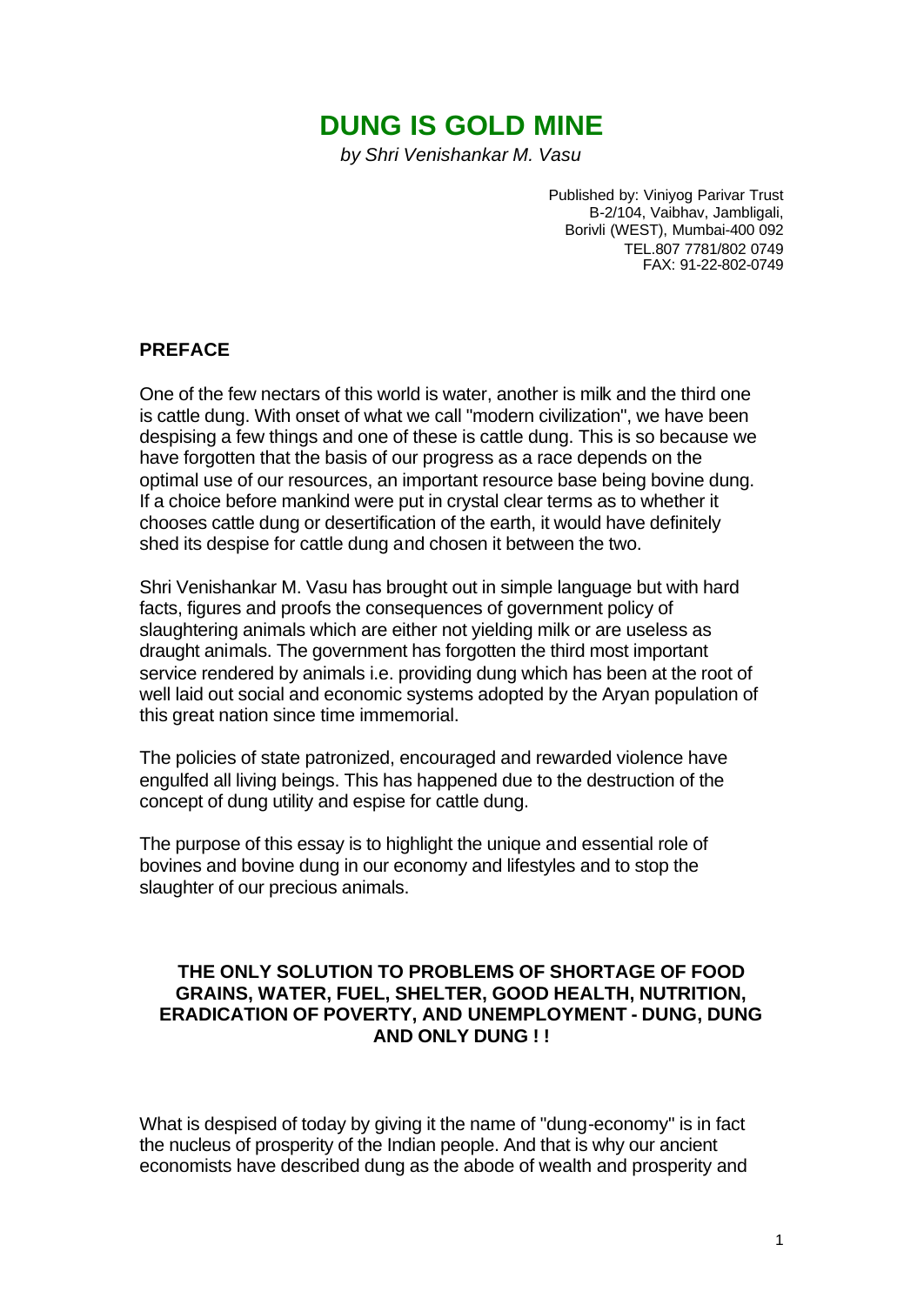thereby impressed upon the unique utility of dung in relation to the Indian economy.

If we accept the concept that dung is the nucleus of our prosperity and has no substitute, the following will follow:

- Fertilizer will be cheaply available to us.
- Food grains can be produced and made available at reasonable rates.
- Our soil will retain its fertility.
- Cheap fuel will be available to the masses.
- Cheap housing can be provided in the rural areas.

- Our ancient system of medicine i.e. Ayurved cannot subsist in the absence of dung and the absence of dung has put in peril the health in particular of our women.

I bow in reverence to such obliging ruminants on behalf of humankind! With growing age, an animal may become useless for milk production, field work or for breeding. However, its age is never a detriment to its service of providing dung.

By unfrittered breeding of cattle, the government has snatched away the availability of precious dung from the people and pushed the entire population in the dungeon of starvation, drought, poverty and chaos in all spheres of life. And hence, Oh! my fellow countrymen, awake, rise and call for a halt to the government machinery and order them to reverse the policy which they have set in to snatch away the precious wealth of dung from our life.

As a result of disruption in the availability of dung, we have suffered on many fronts, like:

- 1. Food grains have become costly and without the required nutritional value.
- 2. Loss of soil fertility.
- 3. Diminished opportunity to practice several vocations for both Hindu and Muslim population.
- 4. The health of crores of women in the country at peril
- 5. Our religious rights snatched away.
- 6. Ayurved, our ancient system of medicine has suffered a severe blow
- 7. Fuel has become scarce and costlier.
- 8. Ash of dung very valuable to us is not available now.
- 9. The flow of passing on lessons of rich experience from one generation to the other has stopped.
- 10.Our forests are gradually being destroyed.
- 11.Many social evils like addiction to liquor have become widespread.
- 12.An acute scarcity of residential houses.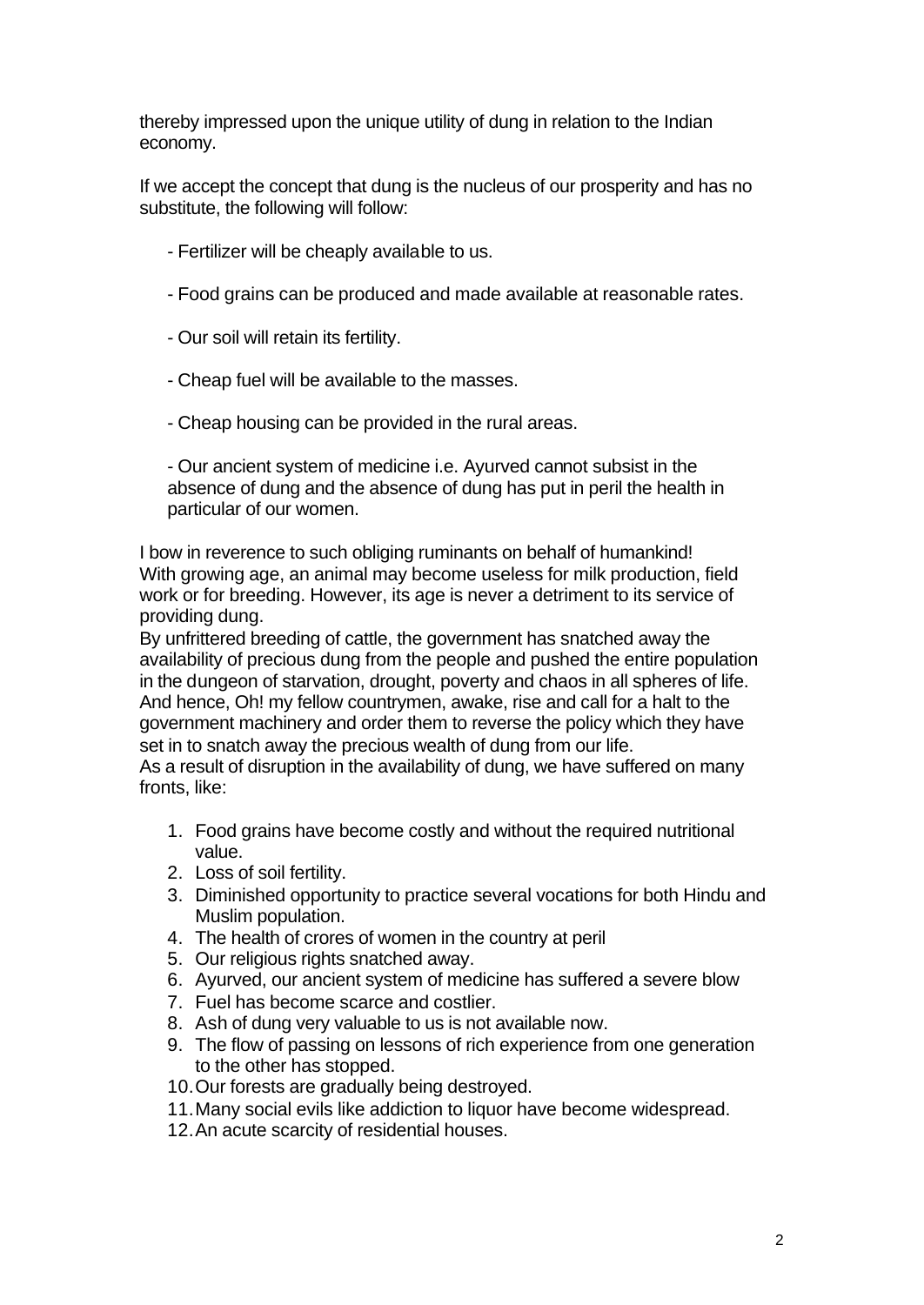# **GROWING NUTRITIOUS AND CHEAP FOOD GRAINS**

No other fertilizer in the world is as cheap and harmless as dung fertilizer. The Indian farmer is able to grow the best and cheapest food grains in the world with the help of dung manure. This alone is capable of providing stability to the Indian economy. However, due to western influence the government of India has resorted to unfrittered slaughter of animals resulting in disruption of availability of cattle dung, forcing farmers to use costly and harmful chemical fertilizers, thereby pushing up the prices of food grains and ultimately affecting the entire economy by throwing it in the dungeon of inflationary pressures. By cutting down the availability of bullocks and forcing the use of tractors, another dimension has been added to the entire murky affair. As a result, the once independent Indian farmer has now become dependent on others for availability of chemical fertilizers and tractors. He has become dependent on fertilizer plants, railways and money lenders or banks. The farmers have been pressurized into using chemical fertilizers by resorting to false propaganda about the advantages of chemical fertilizers. Besides, he is left with no other option because natural dung manure is not available to him. The use of chemical fertilizers might have marginally increased agricultural production. However, the cost of production has increased manifold and in addition the taste as well as the nutritional value from food grains have been lost. Rice is one of the main crops in our agricultural system. A major part of our land is under cultivation of rice and quantum-wise also, the maximum production is of rice and hence these figures relate to rice only. The table (1.1) indicates rising cost and production of rice per hectare in a few states with use of chemical fertilizers in India.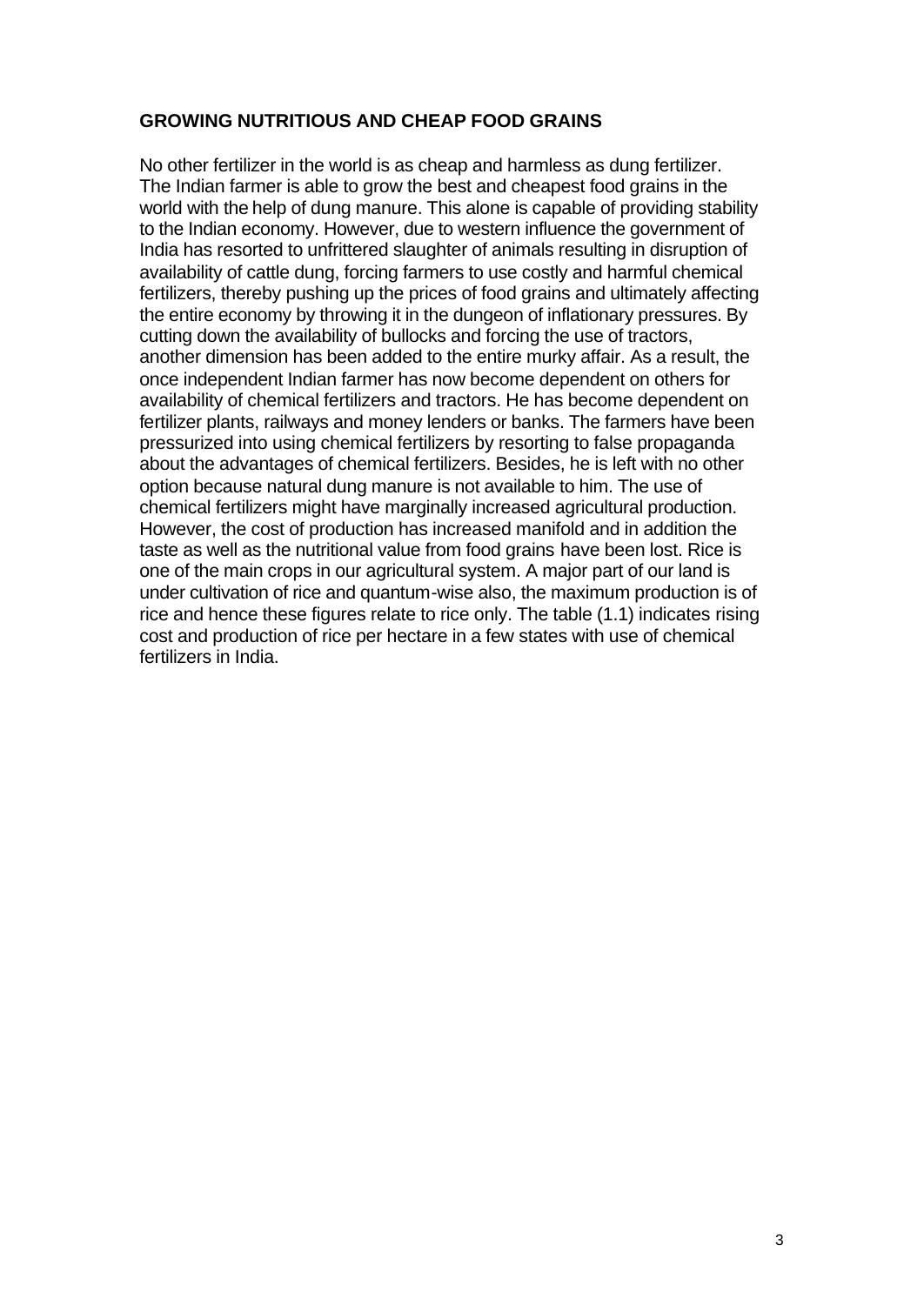| <b>State</b>         | Year    | Total<br>production<br>cost of rice rs.<br>per hectare | Production per<br>hectare (2.5<br>acres in<br>quintals) | Production<br>expenses/quintal<br>Rs. |
|----------------------|---------|--------------------------------------------------------|---------------------------------------------------------|---------------------------------------|
| Andhra Pradesh       | 1971-72 | 1476.33                                                | 25.22                                                   | 51.53                                 |
|                      | 1980-81 | 3873.76                                                | 33.77                                                   | 104.94                                |
| Assam                | 1971-72 | 841.57                                                 | 16.23                                                   | 49.9                                  |
|                      | 1980-81 | 1695.52                                                | 21.34                                                   | 76.24                                 |
| <b>Bihar</b>         | 1972-73 | 1188.65                                                | 17.03                                                   | 50.03                                 |
|                      | 1979-80 | 2082.7                                                 | 16.88                                                   | 109.82                                |
| Karnataka            | 1973-74 | 2092.85                                                | 33.17                                                   | 51.13                                 |
|                      | 1975-76 | 2600.82                                                | 32.36                                                   | 69.36                                 |
| Orissa               | 1971-72 | 837.96                                                 | 16.84                                                   | 40.13                                 |
|                      | 1979-80 | 1663.91                                                | 15.61                                                   | 83.25                                 |
| <b>Tamil Nadu</b>    | 1971-72 | 1616.18                                                | 26.16                                                   | 53.47                                 |
|                      | 1979-80 | 3596.56                                                | 33.88                                                   | 92.24                                 |
| <b>Uttar Pradesh</b> | 1975-76 | 1753.82                                                | 21.35                                                   | 73.06                                 |
|                      | 1980-81 | 2563.88                                                | 22.63                                                   | 94.01                                 |
| West Bengal          | 1971-72 | 1255.89                                                | 18.39                                                   | 54.15                                 |
|                      | 1978-79 | 1573.88                                                | 22.33                                                   | 96.36                                 |

# **Table 1.1: Increase in rice production costs per hectare with use of chemical fertilizers as compared to yield.**

*Indian Agriculture in Brief Published by Agriculture Ministry of Central Government. 19th Edition pp 274-279*

Jowar and bajra are the staple diets for the poor and the stalk of these plants, which is the main food for cattle, have registered a growth in production expenses by 47% whereas its production has increased by only 5.5%.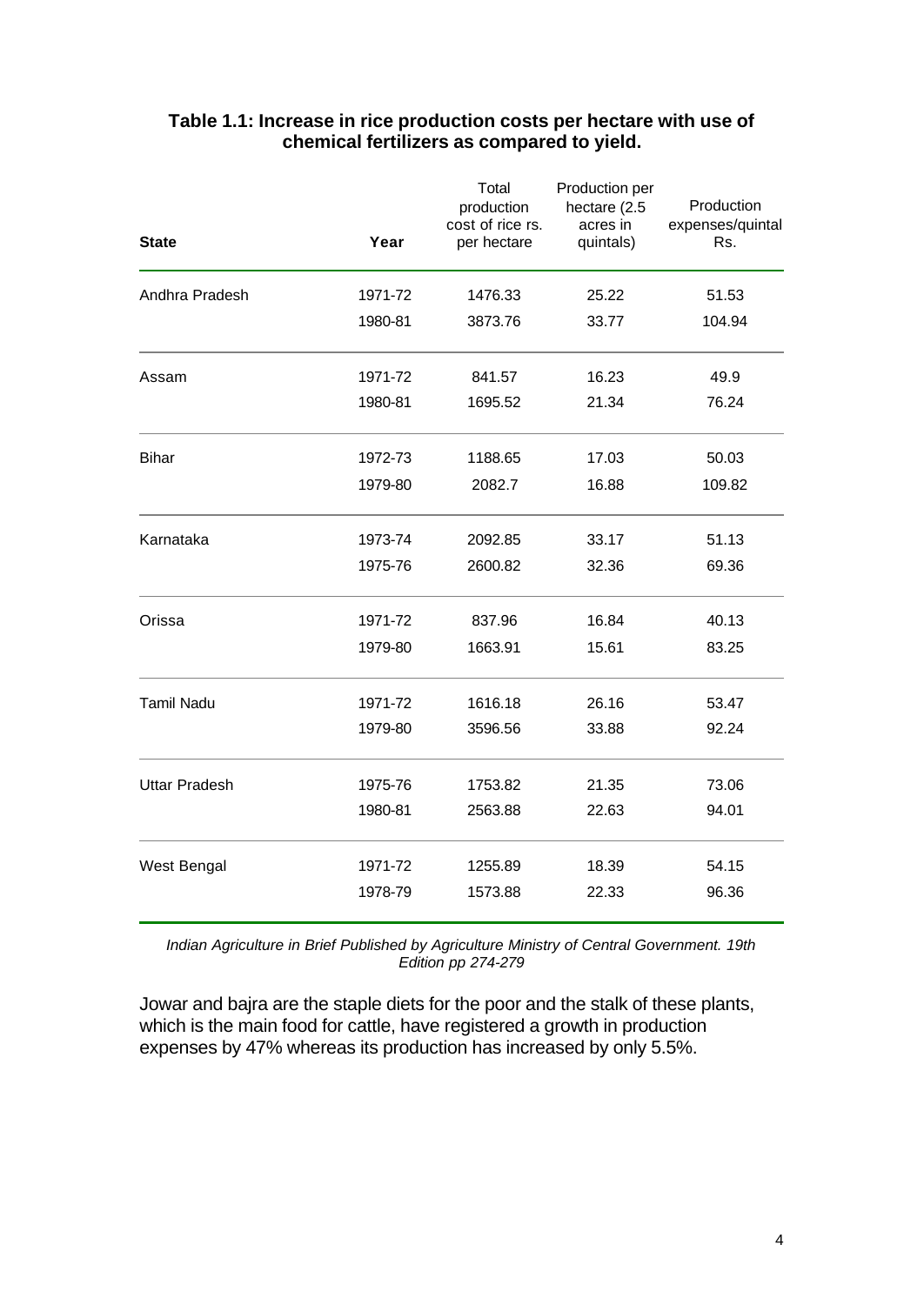| <b>State</b>   | Year    | Production cost<br>per hectare (in<br>$Rs.$ ) | Production per<br>hectare (in<br>quintals) | Production<br>expense per<br>quintal (in<br>$Rs.$ ) |
|----------------|---------|-----------------------------------------------|--------------------------------------------|-----------------------------------------------------|
|                |         | <b>JOWAR</b>                                  |                                            |                                                     |
| Karnataka      | 1971-72 | 394.62                                        | 6.18                                       | 45.06                                               |
|                | 1975-76 | 638.6                                         | 6.44                                       | 80.62                                               |
| Maharashtra    | 1971-72 | 471.27                                        | 5.73                                       | 57.03                                               |
|                | 1978-79 | 716.32                                        | 7.12                                       | 71.7                                                |
| Andhra Pradesh | 1973-74 | 477.27                                        | 4.29                                       | 82.71                                               |
|                | 1975-76 | 628.06                                        | 4.01                                       | 117.64                                              |
|                |         | <b>BAJRA</b>                                  |                                            |                                                     |
| Gujarat        | 1971-72 | 649.58                                        | 8.72                                       | 49.67                                               |
|                | 1978-79 | 1582.51                                       | 16.4                                       | 74.79                                               |
| Haryana        | 1972-73 | 814.31                                        | 5.31                                       | 111.41                                              |
|                | 1975-76 | 844.36                                        | 7.51                                       | 64.54                                               |
| Rajasthan      | 1970-71 | 309.74                                        | 8.41                                       | 36.82                                               |
|                | 1975-76 | 329.46                                        | 2.39                                       | 108.38                                              |

# **Table 1.2 Comparison of rising costs for jowar and bajra with static yields.**

If agriculture was based on the services of bullocks alone, and instead of chemical fertilizers only had dung or natural manure been used, the farmer would have been spared of the investment in tractors and the interest cost of such investments or the rent of hiring tractors. He would have been spared of the heavy cost of chemical fertilizers and interest, the cost of pesticides, the investment cost in motor pumps and its interest cost and the cost incurred for diesel or electricity for running such motor pumps. Thus he would have been spared a lot of heavy and at the same time unnecessary expenses which now get added to his cost of production. By burdening the farmer with unnecessary expenses, the cost of production for farmers has increased beyond their capacity. The food grains have become very costly, which has given rise to various agitations, riots, strikes by farmers demanding rise in prices of agricultural produce, and resultant chaos all over the country. Surprisingly,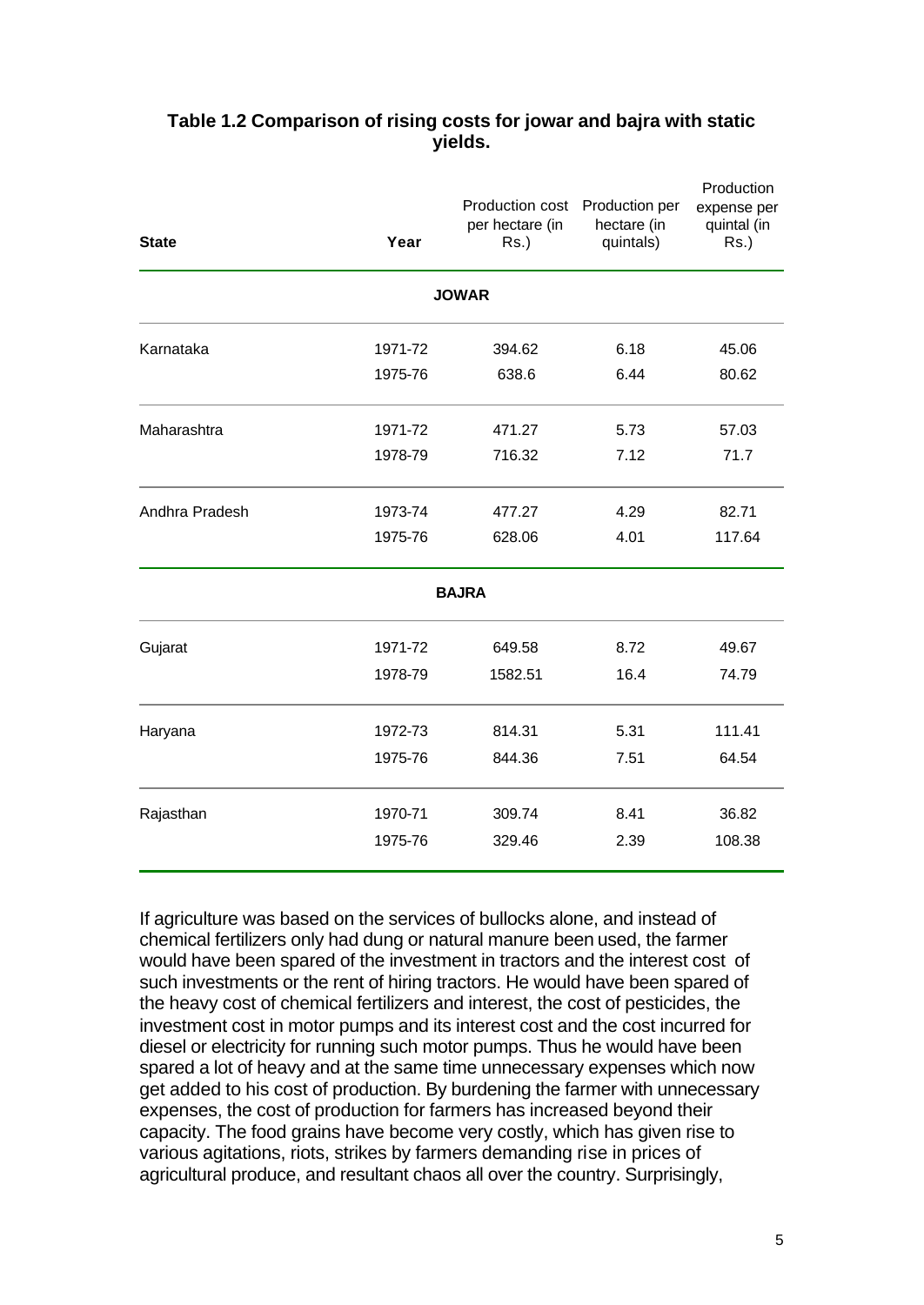even after allowing the price increase to farmers because of violence and agitation, the farmers have not been benefited. The farmer has become a pawn in the hands of powerful exploiters who are exploiting the entire population through their evil designs. The price increase secured by farmers has been shared between oil and diesel producing countries and manufacturers of chemical fertilizers, tractors, pesticides and government agencies, leaving the farmer where he was! And hence, if anybody is responsible for agitation, riots, strikes, etc. aimed at securing increase in agricultural produces, it is the government functioning under the malicious guidance of western institutions. The government has endangered the interest of the masses by stopping the flow of cattle dung, and thus they have committed an inexcusable crime. Why should the people of this nation, not put them on trial for this crime?

# **LAND HAS LOST ITS FERTILITY**

If the nutritional elements from soil which are consumed by crops are not replenished after each crop season, the soil loses its fertility gradually. The food grains grown on such soil become nutritionally poorer and eventually the land becomes barren and gets transformed into a wasteland. Table 1.3 shows the quantum of nutritional elements absorbed by crops from the soil, indicated as per acre consumption.

| <b>CROP</b>   | Yield (grain)<br>kg/ha | Nitrogen (N) | Phosphoric Potassium |     |
|---------------|------------------------|--------------|----------------------|-----|
| Rice          | 2240                   | 34           | 22                   | 67  |
| Wheat         | 1568                   | 56           | 24                   | 67  |
| Jowar         | 1792                   | 56           | 15                   | 146 |
| Bajra         | 1120                   | 36           | 22                   | 66  |
| Maize         | 2016                   | 36           | 20                   | 39  |
| <b>Barley</b> | 1120                   | 41           | 20                   | 35  |
| Sugar cane    | 67200                  | 90           | 17                   | 202 |
| Groundnut     | 1904                   | 78           | 22                   | 45  |

# **TABLE 1.3: The quantities of plant nutrients removed from soil by different crops (kg./ha)**

*"Handbook of agriculture" (1987) pp.213 Indian Council of Agricultural Research (ICAR)*

To replenish such nutrients consumed by crops from the soil, cattle dung or organic manure, is the best, cheapest, harmless and most easily available manure. Now, let us have a look at nutrients contained in dung and urine of different animals which help in restoring fertility to the soil. The following table indicates the contents of some of the basic nutrients of dung manure.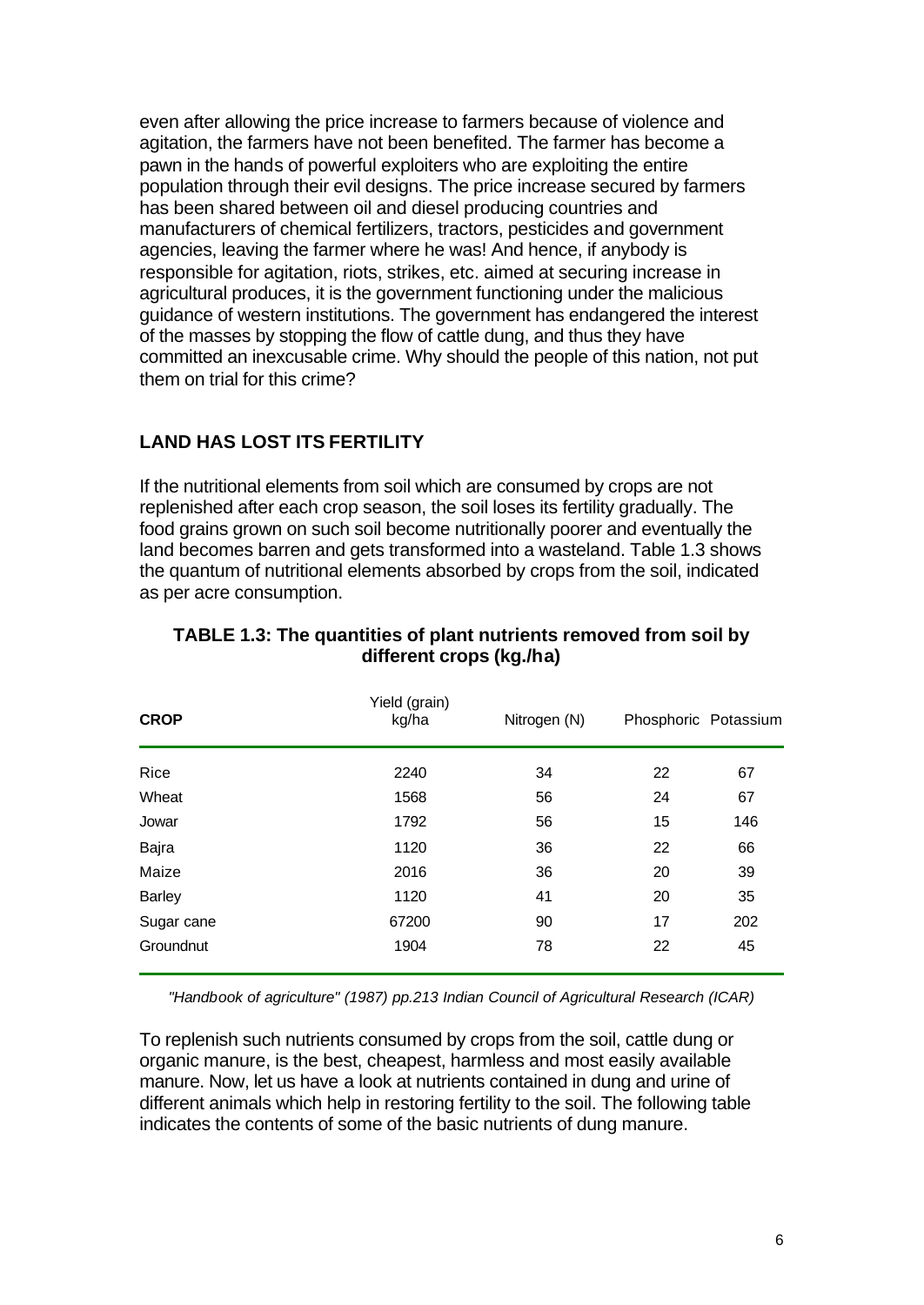| <b>TYPE OF MANURE</b>                        | % Nitrogen (N) | % Phosphoric acid<br>(P2O5) | % Potash    |
|----------------------------------------------|----------------|-----------------------------|-------------|
| Dung of cow/buffalo                          | $0.3 - 0.4$    | $0.1 - 0.2$                 | $0.1 - 0.3$ |
| Horse dung                                   | $0.4 - 0.5$    | $0.3 - 0.4$                 | $0.3 - 0.4$ |
| Dung of sheep and goat                       | $0.5 - 0.7$    | $0.4 - 0.6$                 | $0.3 - 1.0$ |
| Cow/buffalo urine                            | $0.9 - 1.2$    | <b>NIL</b>                  | $0.5 - 1.0$ |
| Horse urine                                  | $1.2 - 1.5$    | <b>NIL</b>                  | $1.3 - 1.5$ |
| Sheep/goat urine                             | $1.5 - 1.7$    | <b>NIL</b>                  | $1.8 - 2.0$ |
| Dry compost manure                           | $0.7 - 2.0$    | $0.9 - 3.0$                 | $1.0 - 2.0$ |
| Waste from stable cows/buffalos or<br>horses | $0.4 - 1.5$    | $0.3 - 0.9$                 | $0.6 - 1.9$ |

# **Table 1.4 The average nutrient contents of manure**

*"Handbook of Agriculture" (1987) pp. 215, Indian Council of Agricultural Research (ICAR)*

Thus, if soil has to be prevented from becoming barren, it is necessary to apply 10 bullock-cart loads or 5 tonnes of dung manure for each acre of land. The remaining shortfall in maintaining fertility of soil is made up by dung and urine of sheep and goats which wander on farms everywhere. The Indian council of Agricultural Research has found by experiments that if the farms are properly ploughed and if 5 tonnes of dung manure is used for each acre, then our agricultural land is capable of giving the following yields of crops per acre:

| Food grain    | yield (lbs) | yield (kg) |
|---------------|-------------|------------|
| Rice          | 2000        | 900        |
| Wheat         | 1400        | 630        |
| Jowar         | 1600        | 720        |
| Bajra         | 1000        | 450        |
| Maize         | 1800        | 850        |
| <b>Barley</b> | 1000        | 450        |
| Sugar cane    | 60000       | 27000      |
| Groundnut     | 1700        | 765        |

# **TABLE 1.5: Yields of different food crops in soil enriched by optimum levels of bovine dung.**

*Handbook of Agriculture (1969) (ICAR) pp.103*

However, when sufficient natural manure is not available, the productivity of crops per acre get reduced as indicated by the following table.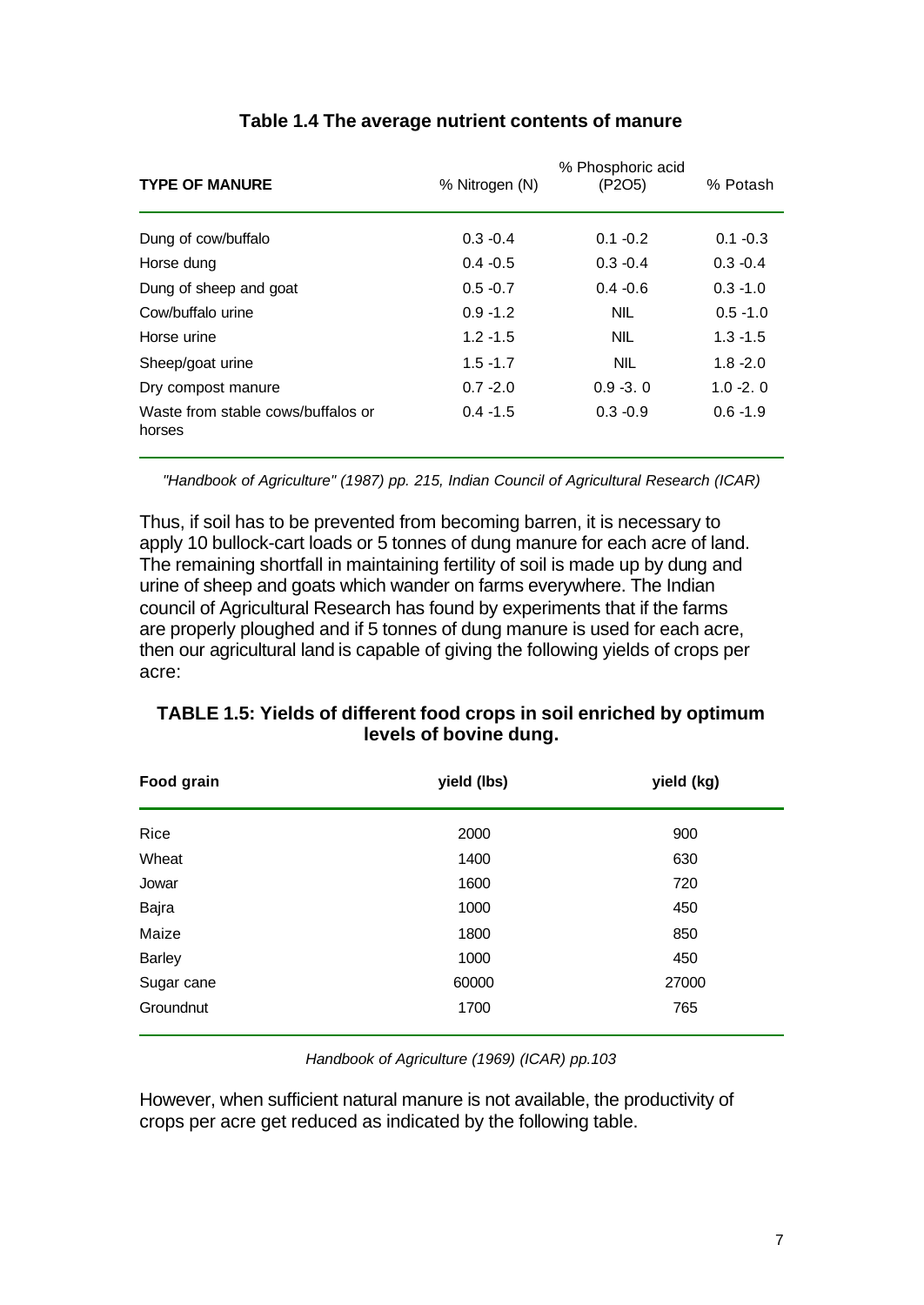| Food grain    | Yield (lbs) | yield (kgs) |  |
|---------------|-------------|-------------|--|
| Rice          | 962         | 433         |  |
| Wheat         | 1277        | 575         |  |
| Jowar         | 611         | 275         |  |
| Bajra         | 380         | 152         |  |
| <b>Barley</b> | 833         | 375         |  |
| Maize         | 862         | 338         |  |
| Sugar cane    | 45000       | 20000       |  |
| Groundnut     | 709         | 319         |  |

# **TABLE 1.6- Yields of different food crops grown on soil with suboptimum levels of cow dung inputs.**

*"India"- (1981) pp.201*

Let us have a look at two other proofs which indicate the importance of natural manure. In a book titled "Cow in India" by Dr. Satishchandra Dasgupta, on page 43 and 562 the following indication about utility of natural manure can be found. In three farms of equal sizes, the first farm was covered with 2 1/2 " thick layer of natural manure and was cultivated. In the second farm, the layer was only 1/2" thick and in the third farm, no natural manure was used. The results were as under:

# **TABLE 1.7**

|             | <b>YIELD</b>         |                    |
|-------------|----------------------|--------------------|
|             | <b>Rice</b><br>(lbs) | Grass<br>(bundles) |
| First farm  | 422                  | 138                |
| Second farm | 236                  | 106                |
| Third farm  | 60                   | 40                 |

The above results make it clear that the yield in the first farm was 6 and 31/2 times greater for rice and grass compared to the third farm which was without any natural manure. In another example in the government dairy on Telan Kheri when cow and bullock dung were used as manure on the farm, the annual yield of crop increased significantly with this practice. (refer Table 1.8)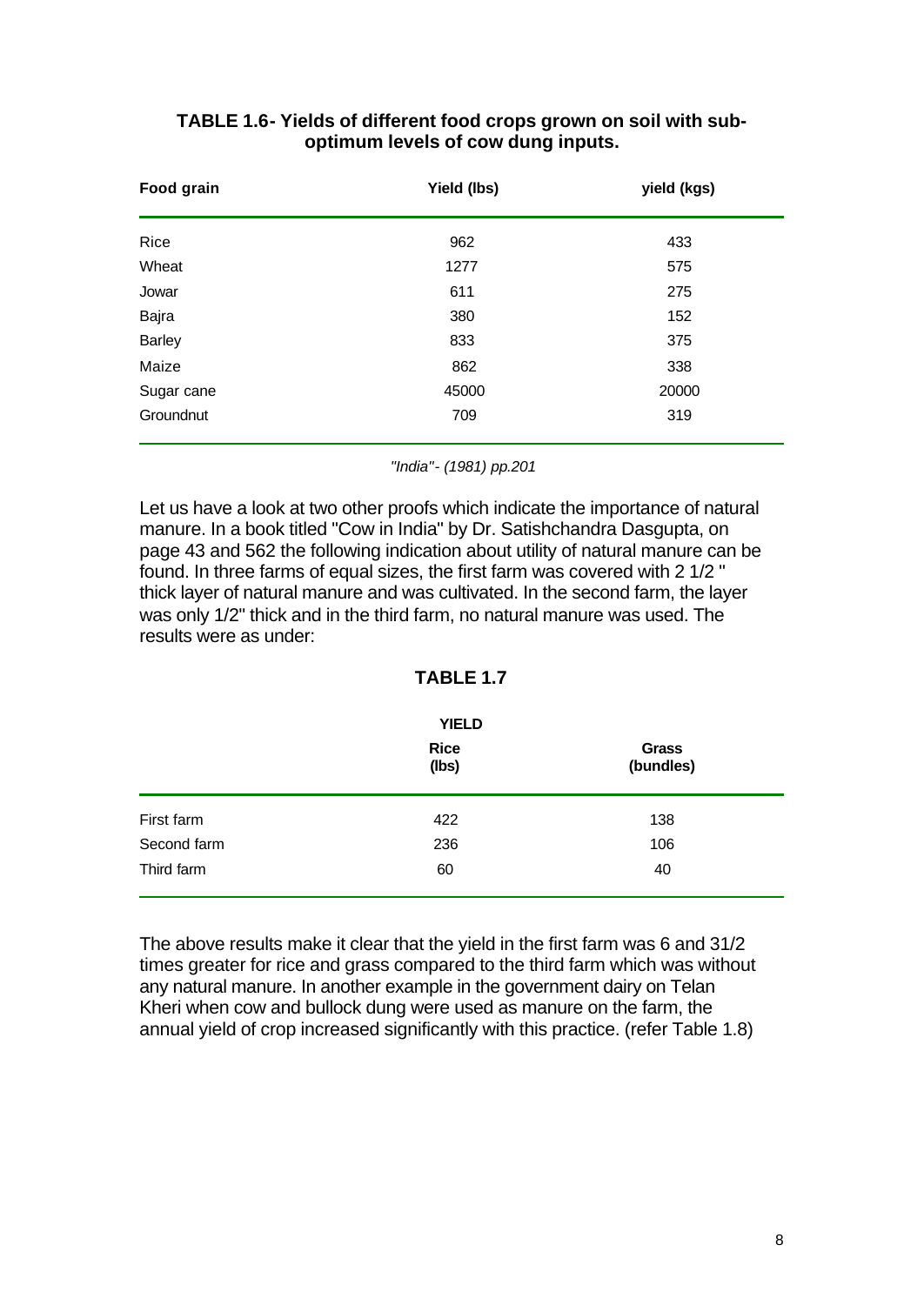| <b>YIELD</b> |                   |                  |  |  |
|--------------|-------------------|------------------|--|--|
| <b>YEAR</b>  | Grass<br>(mounds) | Crop<br>(mounds) |  |  |
| 1932-33      | 12,595            | 219              |  |  |
| 1933-34      | 12,694            | 506              |  |  |
| 1934-35      | 18,028            | 350              |  |  |
| 1935-36      | 15,148            | 529              |  |  |
| 1936-37      | 18,272            | 634              |  |  |
| 1937-38      | 19,473            | 610              |  |  |

# **TABLE 1.8- Cumulative increase in yields of crop and grass grown on soil enriched by bovine dung.**

*Report of Industrial Survey committee, Volume II*

Is not the use of natural manure astonishing? In 6 years, food grain production went up by 178.5% and that of grass by 54.5%! Can chemical fertilizers do this without adversely affecting the capability and fertility of land? Why then are people burdened with huge capital expenses in setting up chemical fertilizer plants? Indian agriculture is burdened by more than Rs 1,500 crores as additional costs every year. The subsidy provided by government, of this additional burden is Rs 400 crores, which the government collects from people by way of taxes. The remaining Rs 1100 crores is recovered by the farmer by increasing the price of food grains. Thus, the poor population which consumes the food grains produced with use of chemical fertilizers, is crushed between the farmer on one hand, and government on the other. The high prices of food grains are the root cause of ever increasing inflation in our economy. (Note: The above figures of subsidy quoted by the author, though looked worrisome in the eighties, are peanuts compared to the subsidy burden in the nineties as indicated by following figures.)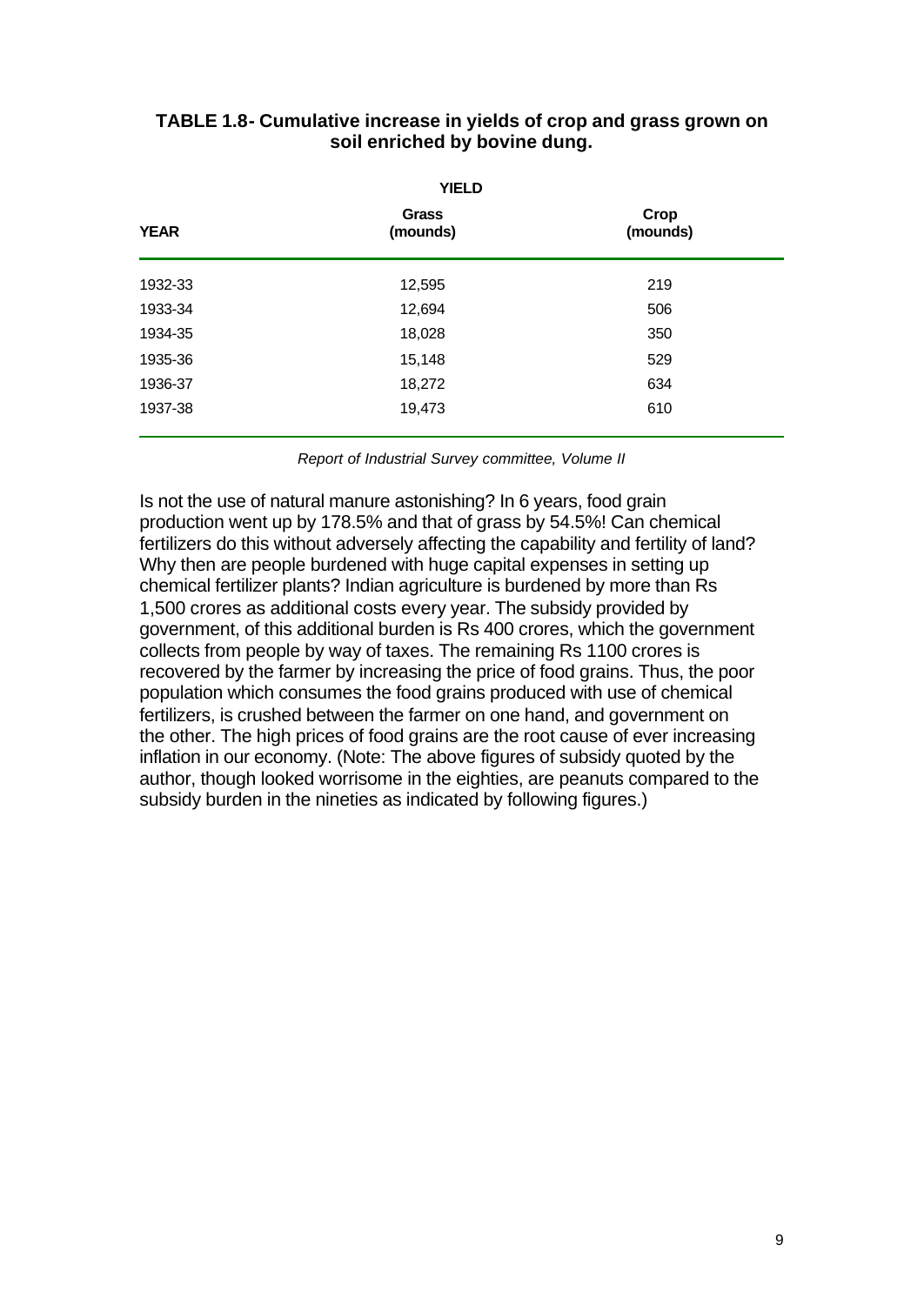# **TABLE 1.9- Subsidies provided in the Central budget from 1990-91 to 1997-98 (Rs in crores)**

| <b>Particulars</b>                                               | $90 -$<br>91 | 91-92     | 92-93       | 93-94       | 94-95       | 95-96          | 96-97       | 97-98       |
|------------------------------------------------------------------|--------------|-----------|-------------|-------------|-------------|----------------|-------------|-------------|
| 1) Food and fertilizer Subsidies:                                |              |           |             |             |             |                |             |             |
| Food                                                             | 2450         | 2850      | 2800        | 5537        | 5100        | 5377           | 6066        | 7500        |
| Indigenous (urea) fertilizer                                     | 3730         | 3500      | 4800        | 3800        | 4075        | 4300           | 4743        | 5240        |
| Imported (urea) fertilizer                                       | 659          | 1300      | 996         | 762         | 1166        | 1935           | 1350        | 1950        |
| Fertilizer subsidy to small<br>and marginal farmers              | 0            | 385       | 0           | 0           | 0           | 0              | 0           | 0           |
| Export promotion and<br>market development                       | 2742         | 1758      | 818         | 665         | 658         | 16             | 400         | 440         |
| Sale of decontrolled<br>fertilizer with concession to<br>farmers | 0            | 0         | $\Omega$    | 0           | 528         | 500            | 1674        | 2000        |
| <b>TOTAL</b>                                                     | 9581         | 9793      | 9414        | 10764       | 11527       | 12128          | 14233       | 17130       |
| 2) Debt Relief to Farmers                                        | 1052         | 1425      | 1500        | 500         | 341         | $\overline{0}$ | $\mathbf 0$ | 0           |
| 3) Other subsidies:                                              |              |           |             |             |             |                |             |             |
| Railways                                                         | 283          | 312       | 353         | 412         | 420         | 418            | 466         | 537         |
| Mill made cloth                                                  | 10           | 15        | 15          | 16          | $\mathbf 0$ | 1              | $\Omega$    | 0           |
| Handloom Cloth                                                   | 185          | 187       | 161         | 174         | 148         | 143            | 98          | 84          |
| Import/export of Sugar,<br>Edible oils, etc.                     | 0            | 0         | $\mathbf 0$ | $\mathbf 0$ | $\mathbf 0$ | 100            | 50          | 50          |
| Interests subsidies                                              | 379          | 316       | 113         | 113         | 76          | 34             | 1257        | 34          |
| Assistance for fertilizer<br>promotion                           | $\mathsf 0$  | $\pmb{0}$ | 340         | 517         | $\mathbf 0$ | 0              | $\mathsf 0$ | $\mathbf 0$ |
| Other subsidies                                                  | 218          | 205       | 99          | 186         | 420         | 481            | 590         | 416         |
| <b>TOTAL SUBSIDIES</b>                                           | 12158        | 12253     | 11995       | 12682       | 12932       | 13305          | 16694       | 18251       |
| Percentage of Food and<br>fertilizer subsidy to total<br>subsidy | 79%          | 80%       | 78%         | 85%         | 89%         | 91%            | 85%         | 94%         |

*Source: Rajya Sabha Unstarted question , 2270*

In view of this situation only, some time ago our (late) Prime Minister, Mrs. Indira Gandhi, during her broadcast, had advised our farmers to use compost fertilizers which is made by mixture of dung and urine of animals, their left over food in the form of roots of grass, the dead leaves of trees, etc. People must assert their rights to ask as to under whose direction and under whose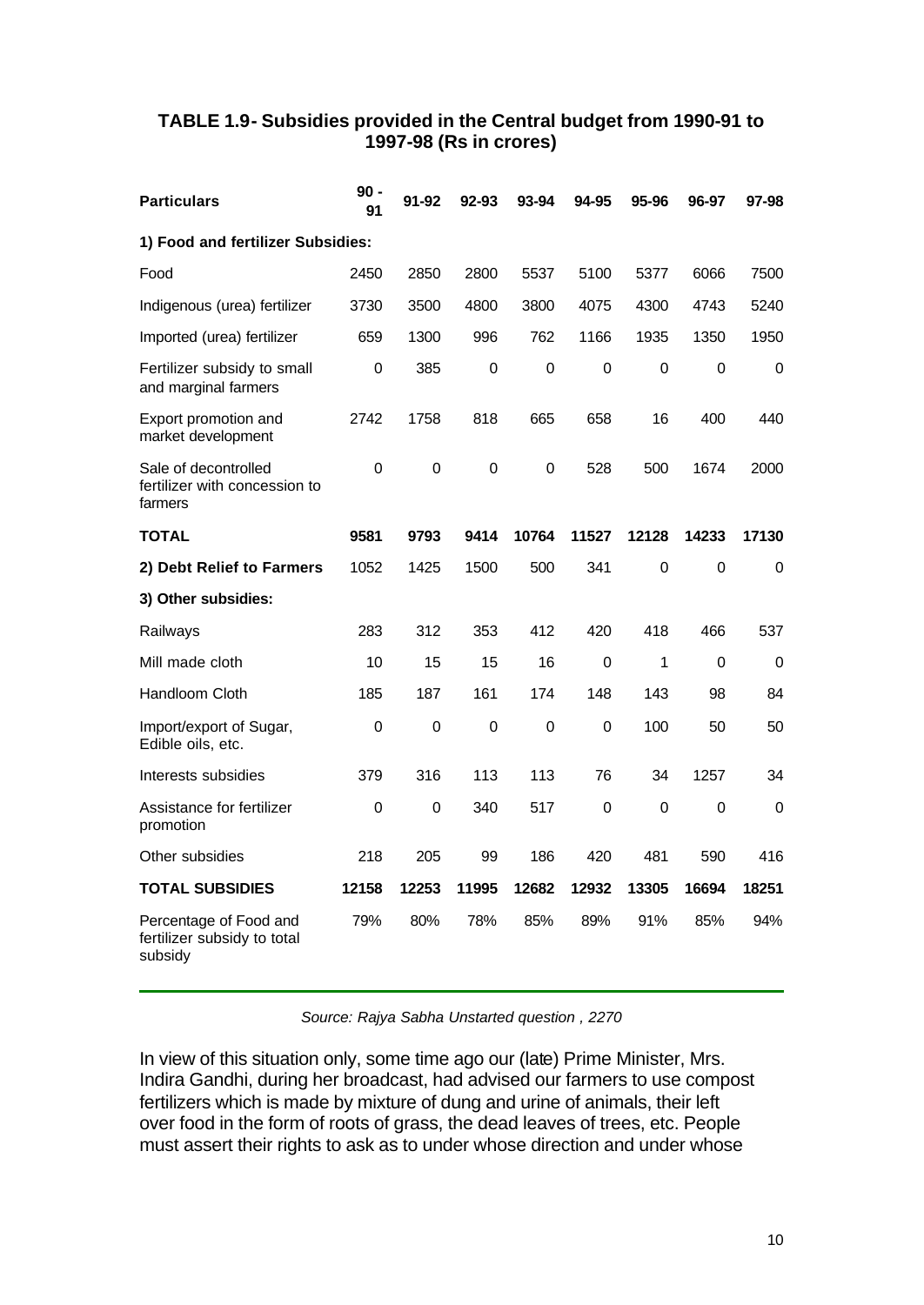pressure, the Government machinery and its bureaucrats are burdening the people with such unbearable and expensive cost of fertilizers.

#### **MILLIONS OF HINDU AND MUSLIM FAMILIES PUSHED INTO UNEMPLOYMENT.**

As a result of large scale slaughter of animals resulting in non-availability of dung, millions of Hindus and Muslims have lost their age-old profession.

- 1. The dung cake as well as the meat of the bullock are both commercial commodities. If one bullock is slaughtered, its meat (slaughtering activity) can sustain the butchers trade for only a day. For the next day's trade another bullock has to be slaughtered. But if the bullock is not slaughtered, about 5 to 6 thousand dung cakes can be made out of its dung per year, and by the sale of such dung cake, one person can be sustained for a whole year. If a bullock survives even for 5 years after becoming otherwise useless, it can provide employment to a person for 5 years. Whereas a butchered bullock can provide employment only for a day or two.
- 2. As confessed by the butchers in Gujarat, they slaughter 70 bullocks every day, which means approximately 25,000 bullocks in a year. Thus 25,000 poor women, whether Hindus or Muslims, surviving on sale of dung cakes, which would have been produced by these 25,000 bullocks, are deprived of their source of livelihood which can sustain them for years.
- 3. The entire Harijan community has become jobless as a result of the policy of animal slaughter and export of leather. This is so because the free availability of corpses of naturally deceased animals to them is now stopped. Now the living animals are slaughtered in the slaughter houses and the better quality of skin or leather is purchased by Corporate giants for manufacture of leather-ware or for export, whereas inferior quality of leather has to be purchased by the Harijan cobbler, after paying a price for it.
- 4. A builder in Bombay cannot build houses with mortar, i.e. mixture of cattle dung, clay and horse dung. Our masons in the city also cannot build such a house. Only the potters in the villages can build such a house. The potters used to build houses in villages using such mixture, and they also used to make roof tiles out of clay for such houses. In the present times, when houses are not made of dung and clay, there is no use for the roof tiles also, and thus the potter has lost his profession. With growing scarcity of dung, houses are no longer made of mixture of dung and clay and as a result, the vocation of making roof tiles connected with this system of housing has also started vanishing. As per government estimates, the shortfall of houses in the country is to the tune of 31,000,000 (according to "India:1993). The animal dung is the basic material to build houses in villages. If only potter families are engaged in construction of houses in villages, it will need 55 lakh potter families to build 3 crore houses. A similar number of potter families will be needed to make roof tiles, required in billions for covering such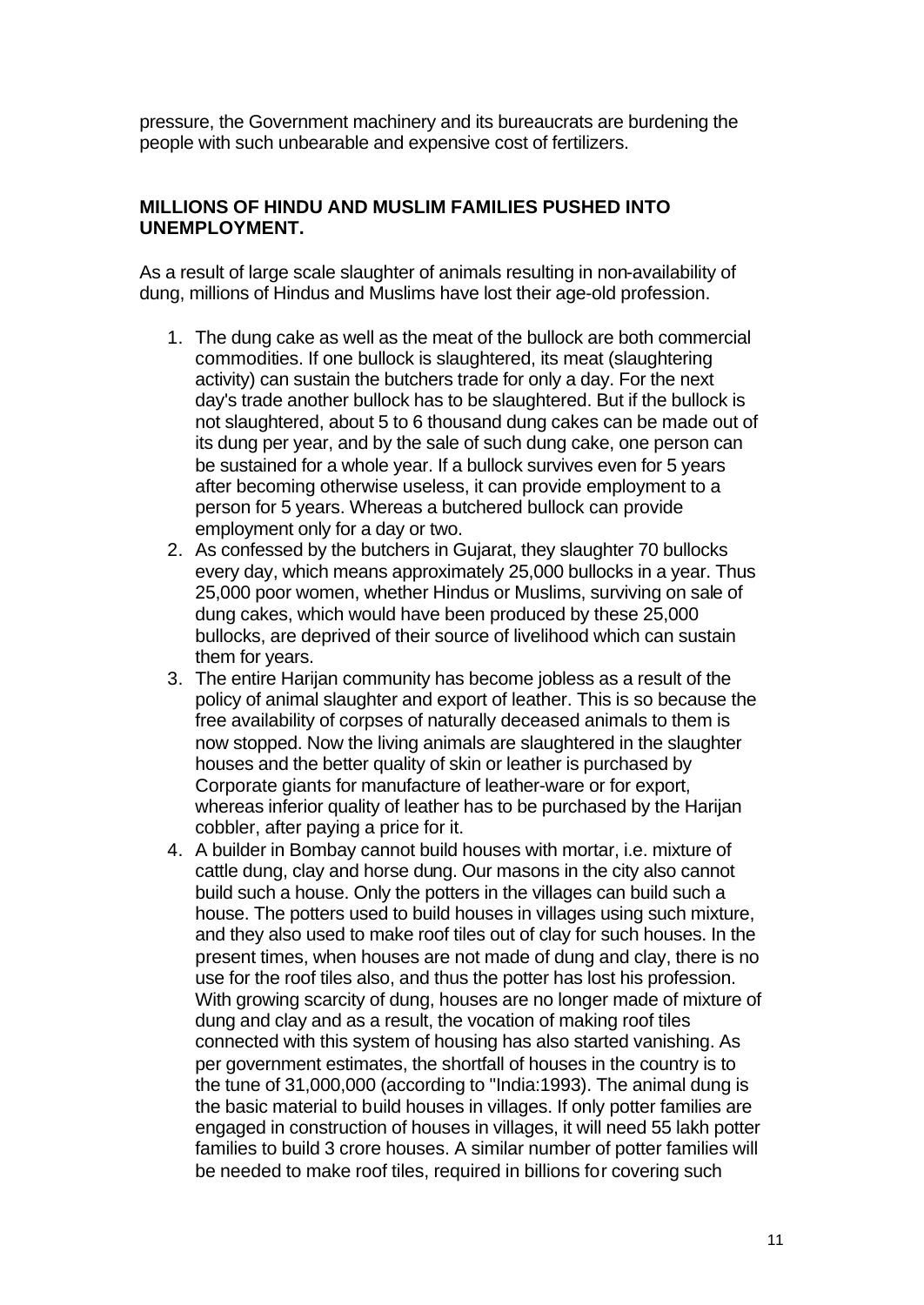houses. Thus dung is the basis to providing an independent profession to about 3 crore potters in our country. However, with the disruption in availability of animal dung, lakhs of Hindu and Muslim potter families had to migrate to cities, and are now dumped as human scrap on the footpaths of large cities and towns. The potters have fundamental rights to pursue their own business or profession. As a result of lack of knowledge about their fundamental rights, they are unable to demand them in courts of law.

The above situations are just a few examples of how the Indian economy and its vast population has been adversely affected as a result of abandoning what is sarcastically described as "Dung Economy". In reality, the government machinery controlled by bureaucrats educated by western perspectives, working under the diktat of their foreign masters, have deprived the people of this country of their age-old professions by resorting to indiscriminate animal slaughter, and have thus pushed crores of Hindus and Muslims in the dungeon of unemployment and poverty. The government itself is to blame for the growing unemployment in our country. However, to avoid being blamed for this situation and to divert the attention of people from this criminal conspiracy, a cosmetic effort is made to provide employment to a few thousands, out of crores rendered unemployed, under various government sponsored schemes. None else but people themselves will have to rise to expose the government and draw public attention to the real situation so that the independent profession of crores of Hindu and Muslim brothers are restored.

### **Health of 12 crore women in peril!**

The female population in our villages in the reproductive age group is 15 crores. They need utmost care at the time of giving birth to a child and immediately thereafter. For centuries, experienced midwives used to supervise and provide necessary care as per the principles of Ayurved to women in village's time of childbirth. Two basic aids for such a system of care were a massage of oil, and fomentation on fire lit with dung cakes. The midwives used to massage the woman and new born child for 40 days after delivery, with the help of oil and slow fomentation, with the help of heated dung cakes. However, now the dung cakes have become almost unavailable. Oil also is very costly and hence, poor women are unable to buy it. Thus, if the necessary aids for providing care during childbirth are not available, what is the use of persons providing such care? And thus, lakhs of Hindu and Muslim midwives have lost their centuries old, ancestral and at the same time, very useful profession. Thus, on one hand, conventional and cheap medical care, available to crores of poor women at the time of their childbirth is snatched away, and on the other, modern and costly medical care is either not available or beyond the reach of the needy. As a result of this situation, in the absence of proper and timely medical care, crores of women get afflicted by various diseases associated with childbirth, and live a painful life thereafter till death. It is surprising that various organizations and social workers who claim to be working for the welfare of women, or scholars in the field of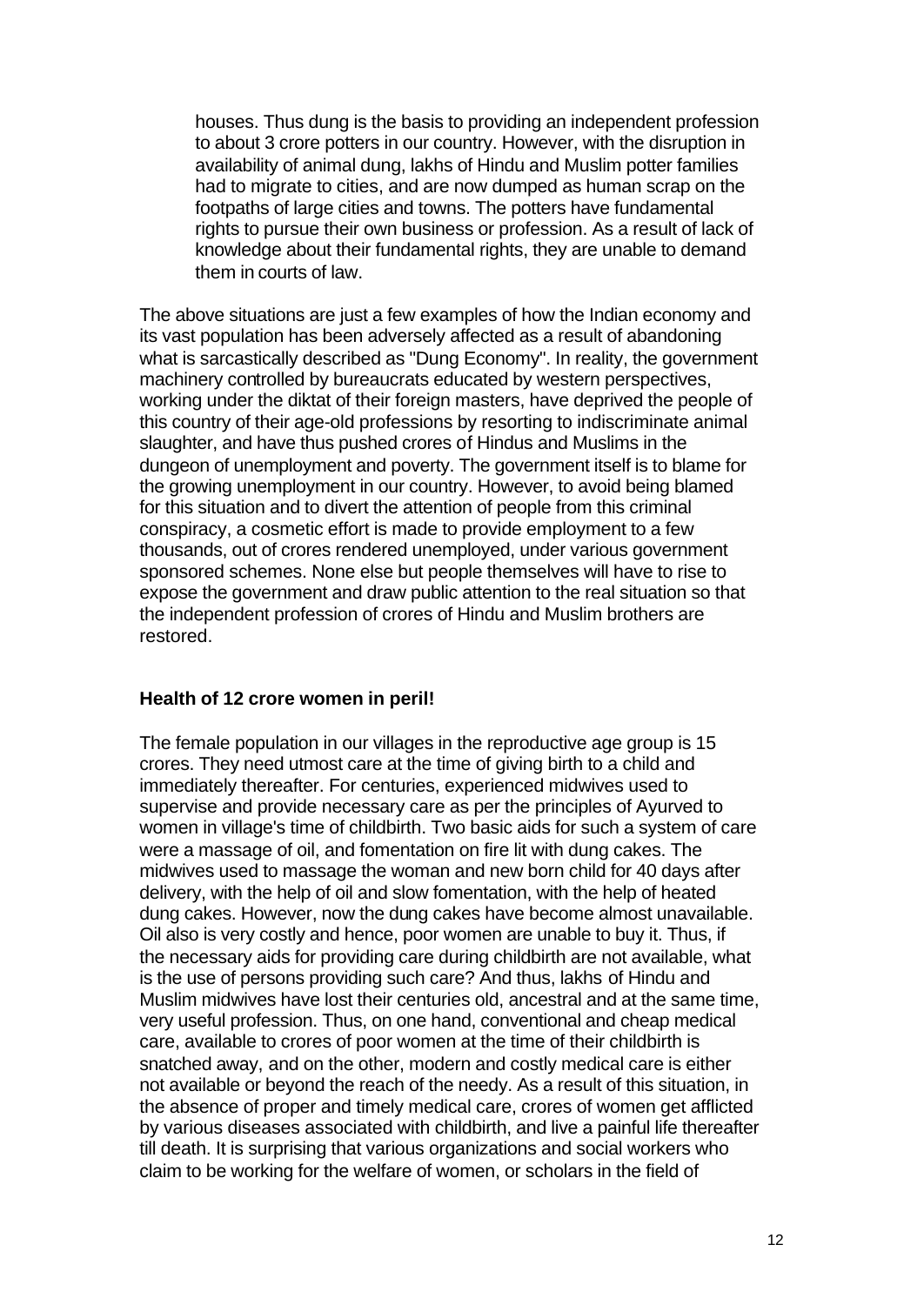Ayurved, or any women's organization have not uttered a single word against this criminal carelessness towards child and mother health or have never drawn attention to these problems! Western thinking and philosophy have limited the meaning of liberation of women, only to procuring liberties for women to indulge in shameless behavior, permissiveness and abortion.

#### **Religious rights also snatched away:**

In Hindu culture, there are 16 religious rituals (Sanskar) starting from birth (in fact there is one sanskar even before birth!) to death and none of these rituals can be performed without dung. It is essential to attain or provide purity to the mind, to the environment or surroundings, to the mental status and to the ingredients which are utilized at the time of performing any religious ritual. The place where the religious ritual is to be performed is cleaned and made pure by coating it with a layer of cow dung. A fire is often lit with dung cakes, sandalwood, gugal, etc to provide fragrance and cleanse the surrounding environment. It is not possible to do this on fire lit with kerosene or gas or electric stove. For purification of mind and heart while performing any religious ritual, one has to consume what is known as Pancha Gavya i.e. a mixture of cow milk, curd, ghee, dung and urine in defined ratios. The consumption of this mixture is believed to keep mind and heart pure and peaceful. As an automobile cannot be driven when its engine is very hot, similarly when the mind is not at peace, the religious ritual performed in such a state of mind does not give the desired result. For purification of body there was a practice to smear cow dung on the body and then take a bath. Purification of essential ingredients which are used for offering in the fire, is also necessary and one of the items is cow dung. With cow dung, small dry branches of certain specified trees and some other specified vegetation or herbs are also required. Till 1915, in the Indian Princely States where cow slaughter was banned, the pyre for consigning dead bodies to fire were lit with the help of dung cakes only. When dung cakes became scarce, this ritual was performed on wood fire. For burning an average dead body, four quintals of wood is required. With depletion of forests, even wood is scarcely available and wherever it is available, it is very costly. In view of this situation, in some of the villages now, a small bundle of burning grass is put on the face of the dead body and then it is buried. Thus the right of the Hindu population to perform even the last of the 16 rituals i.e. AGNI SANSKAR is snatched away. Of all the 16 religious rituals referred to earlier, starting from the birth of a human being, till his death, the AGNI SANSKAR is the last of these 16 rituals. It is a fundamental religious right of each Hindu. To protect this right, it is essential that the availability of dung cakes is increased at a very fast pace. When an adult bullock is slaughtered, it affects the Sanskar of 10 persons per year. If a bullock is allowed to live 10 more years beyond the age of its premature death by slaughter, it can provide dung cakes for Agni Sanskar of 100 human beings. If wood is forced (as it is now) to be used for Agni Sanskar in the absence of dung cakes, its cost would be Rs 15 lakhs per tree, as per the valuation done by scientists.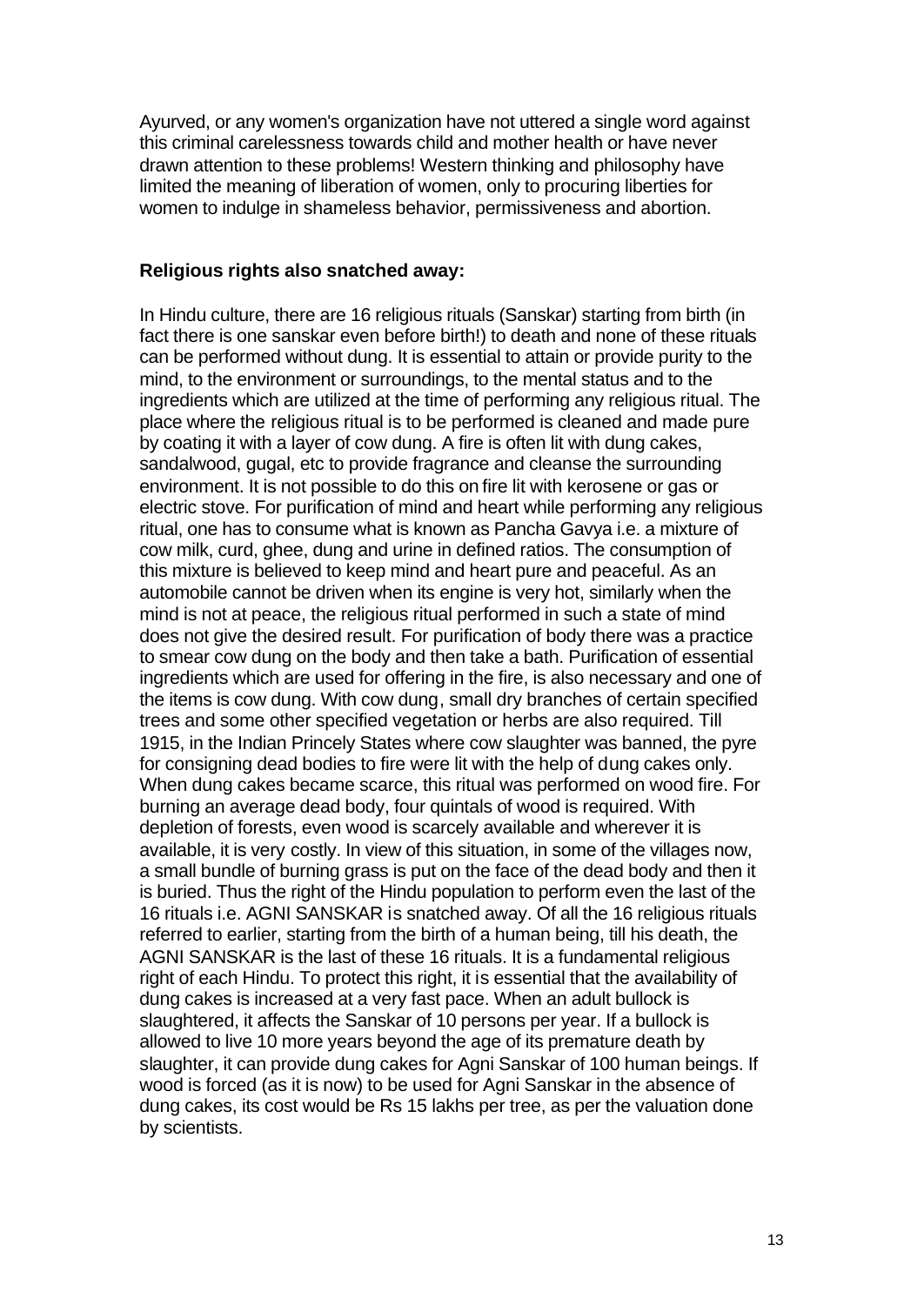# **Value of Services Rendered by Trees- Lakhs of Rupees!**

According to a paper presented in the Indian Science Congress held in Varanasi in January 1981, the valuation of a 15 year old tree at rates prevailing at that time was Rs 15.7 lakhs. The bifurcation of this value was arrived at as under:

| TABLE 1.10 - Value of a single tree. |  |
|--------------------------------------|--|
|--------------------------------------|--|

| <b>TOTAL</b>                                                     | 1570000 |
|------------------------------------------------------------------|---------|
| Protein                                                          | 20000   |
| Provision for shelter to birds and animals                       | 250000  |
| Contribution towards recycling of water and controlling humidity | 300000  |
| Retention of fertility of soil                                   | 250000  |
| Control of air pollution                                         | 500000  |
| Oxygen                                                           | 250000  |

The above estimates do not include the value of fruits and flowers yielded by the tree or the value of its timber when it dies its natural death. The above information was given by Prof. T.M. Das of Calcutta Agriculture university while delivering his address as chairman of the Indian Science Congress, deliberating on the subject of "Plant and Pollution". This has been reported by Times of India in its 5th January, 1981 issue on page 5.

### **Destruction or Scarcity of Herbal Medicines Means End of Ayurvedic Medical Care for Poor Indian Population**

With non availability of dung, our forests also get destroyed and with the destruction of forests, many ayurvedic herbal medicines also became either extinct or scarce. How many people can be treated with the costly Bhasma (oxides of various minerals like Gold, Copper, pearls etc.) and how many patients can afford such Bhasma? On the other hand, medicines under Allopathic system are also very costly and beyond the reach of poor people, and thus a vast majority of poor people living in Indian villages, carry on with illness for life, without any treatment. Herbal medicines are the basis of Ayurvedic system of medicines. Similarly, Bhasmas are also the basis of the system. These Bhasmas must be prepared on fire lit with the help of dung cakes only. If coal or electricity is used to make the Bhasmas, then it will be like running an automobile with kerosene instead of petrol. What happens to an automobile engine if kerosene is used, will also happen to the Bhasmas and the patients who consume such Bhasmas. Many medicines have to be purified before their use and such purification can be done only with the help of dung. In different branches of Ayurved, paks are made of different

**Rs**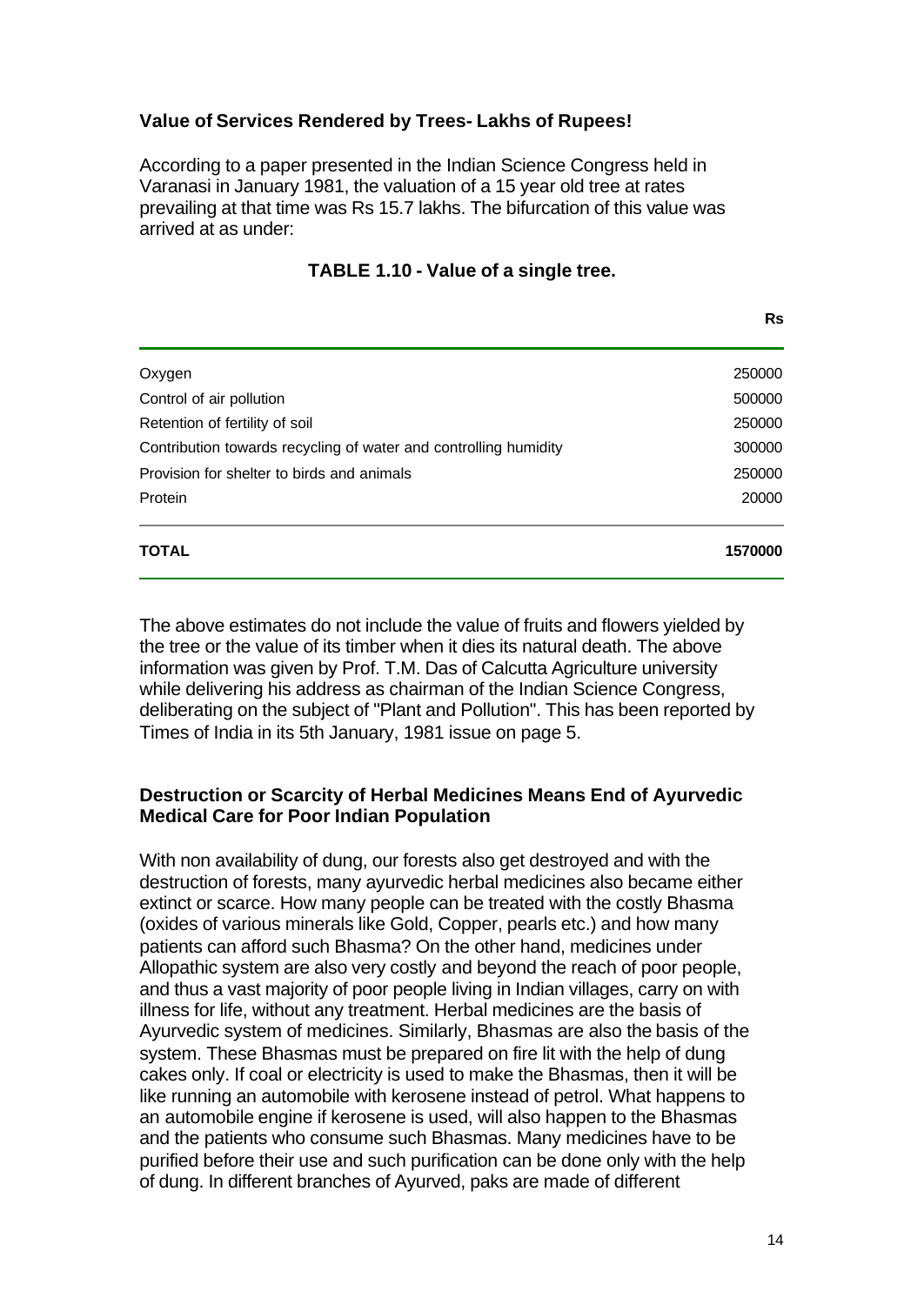medicines, and these paks must also be made on the slow burning dung cake fire only. Nowadays, because they are made on other types of fire, they do not yield the desired results and hence people have started losing faith in Ayurved. Thus, by stopping the flow of dung and dung cakes to the Ayurvedic system, the government has dealt a death blow to the system and yet they are not tired of talking about providing encouragement to Ayurved! This is nothing but cheating, and unfortunately the scholars of Ayurved seem to be enjoying this act of cheating on the part of the government. How could scholars of Ayurved tolerate this state of affairs, when an age old ancient system is put into such peril. On the one hand they talk of encouraging Ayurved, and on the other, there is destruction of the most essential aspects of Ayurved i.e. herbal medicines, cow's milk and cow's ghee, dung and dung cakes. The duplicity of government policy can be seen from such an occurrence. If we have to prevent Ayurved from dying; the oldest of the medical systems, which is well accepted and which has withstood all the challenges to its principles of diagnosis, treatment etc. for centuries; then it is essential that the government be challenged, its duplicity exposed and it be forced to increase dung cake availability in the interest of this great medical science. If Ayurved as a science eventually dies, it will be due to inaction and timidity and the urge of Ayurvedic scholars to indulge in false flattery of the government machinery.

### **Cheap Fuel Has Also Become Costly**

Abundant food grains may be cultivated, but what if there is no fuel to cook the food? We cannot eat raw food grains, and for cooking, fuel is necessary. The cheapest and most easily available fuel are dung cakes. It can be available wherever needed. Its flow is unending. Till the time our country had not resorted to animal slaughter, the rural population used to get free dung cakes for fuel. The affluent who used to buy dung cakes had to spend only Rs 3 to 5 in a year. Now people have to use kerosene, which has to be imported from countries which are exploiting to great advantage, the folly of our planners. When Nadirshah came to loot India, he had to cross the Indian border and he also had to fight a fierce battle. Despite this, what he looted from this country and took away with him, was just a drop out of the ocean of the wealth of this nation. Today, the successors of Nadirshah have stormed into the kitchen of every household of our villages with the help of a can of kerosene. They can exploit us at at their free will, by increasing the price of kerosene as and when they feel like. They can cut short the supply of kerosene at their will and force us to either eat raw food or to starve or to surrender to the countries who are their allies and who are unfriendly to us. This should make it very clear how valuable is the contribution of even a bullock in the field of fuel, and how the sovereignty and security of the nation is connected with it. Gas and kerosene, once used, are lost forever, and they are not renewable sources of energy. The day their availability becomes extinct, it will lead to starvation. Their prices keep on increasing with their increased use and in addition, they create pollution. With the compulsion to use alternative fuels like kerosene and gas in place of dung cakes, each family has been burdened with an additional annual expense of Rs -1500/ Is it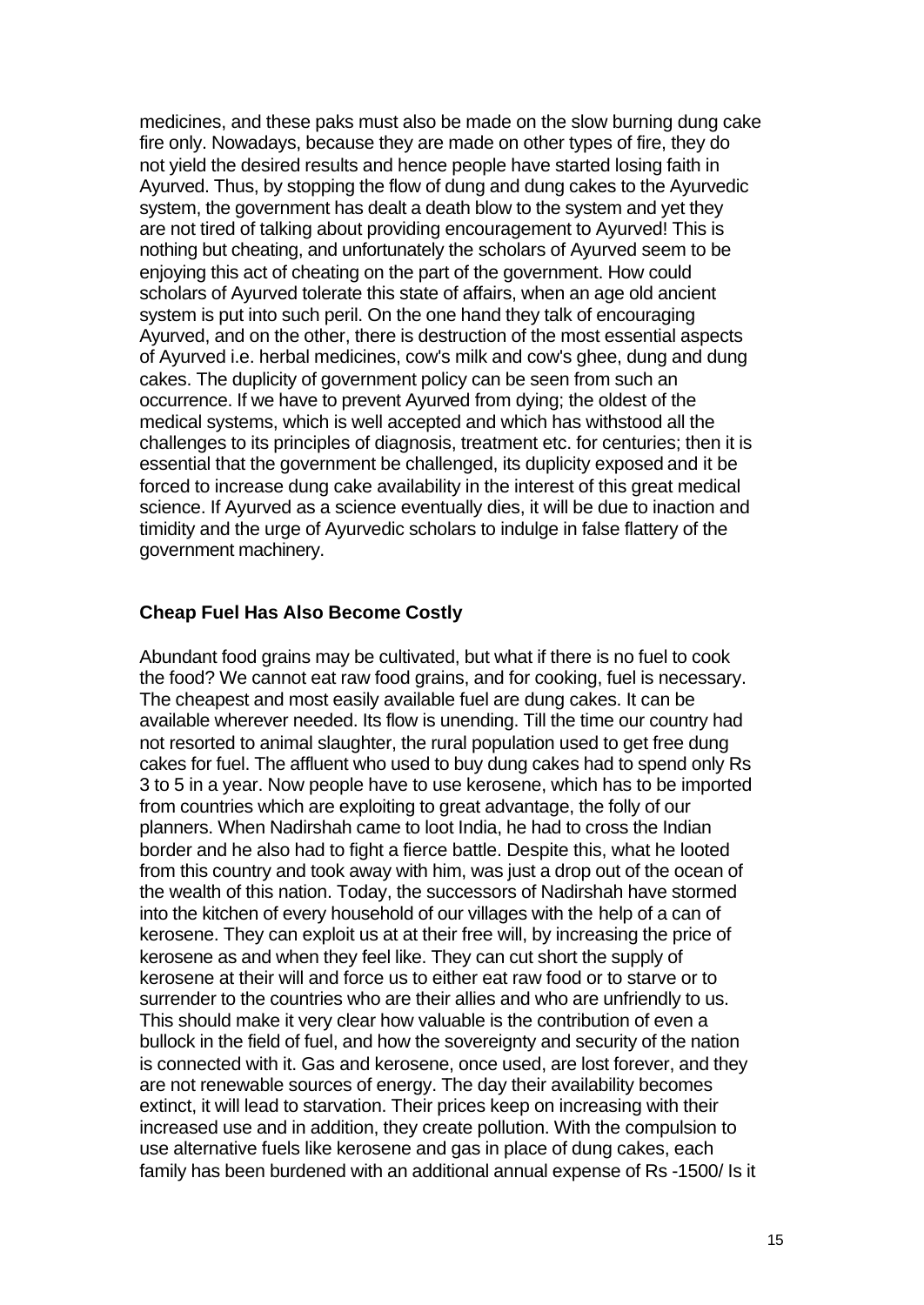not wiser to save this Rs 1500 by reverting back to dung cakes as fuel? There will be an additional saving of about Rs 75/ per annum for a family which is spent on washing powders, as the ash of dung cakes which will be freely available can serve the same purpose. This saving can be used to provide food, clothing and education to millions of children, and can be utilized for such other noble purposes. Potential value of dung as fuel would be clear from the following small calculation India has a population of about 96 crores; 70% of this population i.e. 67 crore people live in rural areas. Considering 5 persons to a family, it means 13.4 families. Dung fuel if available, can be used by these rural families as was being done only a few decades ago. Due to the non-availability of dung cakes for fuel, other types of fuel are used. For valuation purpose, let us take the value of LPG to assess the fuel cost. The LPG cylinder is on an average priced at Rs 150/ and for a family of 5, one cylinder lasts for about a month. Thus each family has to spend Rs 1800 per annum on cooking fuel. Thus for 13.4 crore families, the fuel cost comes to 13.4 crore x Rs 1800- i.e. Rs 24,120 crore.. Thus theoretically speaking, if the entire rural population reverts to dung cake fuel it will save the nation a whopping burden of Rs 24,120 p.a. which is spent on one or the other form of fuel today. This is the unlimited potential of dung in its utility as fuel.

### **Effects of Animal Slaughter on Forests vis-à-vis Fuel Shortage.**

After independence, the availability of dung cakes reduced drastically. This forced people to use firewood as fuel. The ratio of firewood to food grain price doubled between 1975-85 which made cutting wood for sale economically attractive. Neglect of people's need for cheap and local fuel has made cutting wood for firewood a lucrative trade. A world Bank report quoting figures from the Food and Agriculture Organization (FAO) states that the total extraction of wood in India was 264 million cubic meters in 1988, of which 240 million cubic meters was for fuel. Of the total wood consumed in the country, 90% is for fuel. The remaining 10% comprises timber, pulp-wood and poles.

| No. | <b>Energy</b> | % share of<br>energy forms<br>(Rural) | % share of<br>energy forms<br>(Urban) |
|-----|---------------|---------------------------------------|---------------------------------------|
| 1.  | Electricity   | 0.6                                   | 5.9                                   |
| 2.  | Oil Products  | 16.9                                  | 30.2                                  |
| 3.  | Coal Products | 2.3                                   | 13.7                                  |
| 4.  | Firewood      | 68.5                                  | 45.5                                  |
| 5.  | Animal Dung   | 8.3                                   | 3.2                                   |
| 6.  | <b>Others</b> | 3.4                                   | 1.5                                   |

#### **TABLE 1.11 shows source-wise energy consumption in householder sector**

*(Ref. A report of Working Group on Energy Policy 1979 (adapted in the Report of Firewood study Committee appointed by Planning Commission Pub. by CMIE June 1982 Page6)*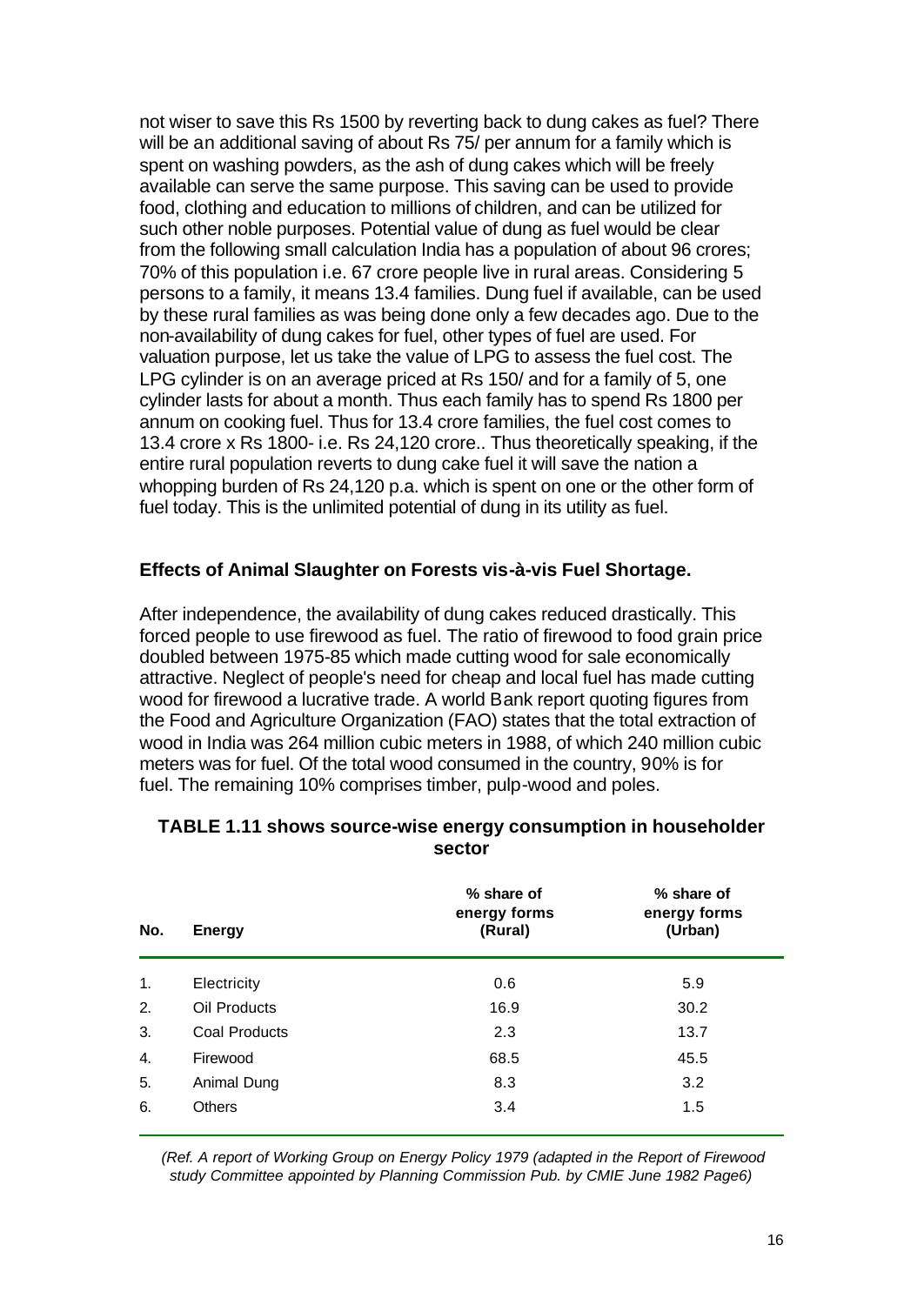The Report of Firewood study committee appointed by the Planning Commission in 1981-82 states that "if the present trend continues, the fuel required to cook the food, rather than the food to cook, may pose the greater challenge". According to Dr. Kushoo, an eminent Indian environmentalist, at the current rate of depletion of firewood, 250 million people in the year 2,000 will not be able to cook their food, let alone meet the energy needs. The annual requirement of fuel wood in India by the year 2,000 is estimated to be 200 million tonnes. The shortfall has been estimated to be about 137 tonnes. (Ref: Business Standard, 28 November, 1992) At the Central Board of Ministry of Forest and Environment meeting presided over by the late Prime Minister Shri Rajiv Gandhi, the shortfall of fuel wood was estimated to be around 100 million tons. In order to put further restriction on forest cutting, the government decided to import about 125 million tons of firewood, which would cost Rs. 4,000 crores. The following table shows time taken and distance traveled by villagers for firewood in different regions:

| Region                        | Year | <b>Time</b><br>Taken          | <b>Distance</b><br><b>Travelled</b> | <b>Source</b>               |  |
|-------------------------------|------|-------------------------------|-------------------------------------|-----------------------------|--|
| 1.Chamoli (hills)             | 1982 | 5 hr/day                      | over 5 km                           | Swaminathan (1982)          |  |
| (a) Dwing                     |      | average                       |                                     |                             |  |
| (b) Pakhi                     |      | 4 hr/day                      |                                     |                             |  |
| 2. Gujarat (Plains)           | 1980 |                               |                                     | Nagbrahman & Sambrani       |  |
| (a) Forested                  |      | Once every<br>4 days          | n.a.                                | (1983)                      |  |
| (b) Depleted                  |      | Once every<br>2 days          | 4.5. Km                             |                             |  |
| (c) Severely depleted         |      | 4.5 hr/day                    | n.a.                                |                             |  |
| 3. Madhya Pradesh<br>(Plains) | 1980 | 12 <sup>2</sup><br>times/week | 5 km                                | Chanand bosbourah<br>(1980) |  |
| 4. Kumaon (hills)             | 1982 | 3 days/week 5.7 km            |                                     | Fogler and Dewan (1983)     |  |
| 5. Karnataka (Plains)         | n.a. | 1 hr/day                      | 5.4 km                              | Batliwala (1983)            |  |
| 6. Garhwal (hills)            | n.a. | 5hr/day                       | 10 km                               | Aggarwal (1983)             |  |

# **TABLE 1.12 Firewood Collection**

*Ref: Business Standard dated 2-4-1989)*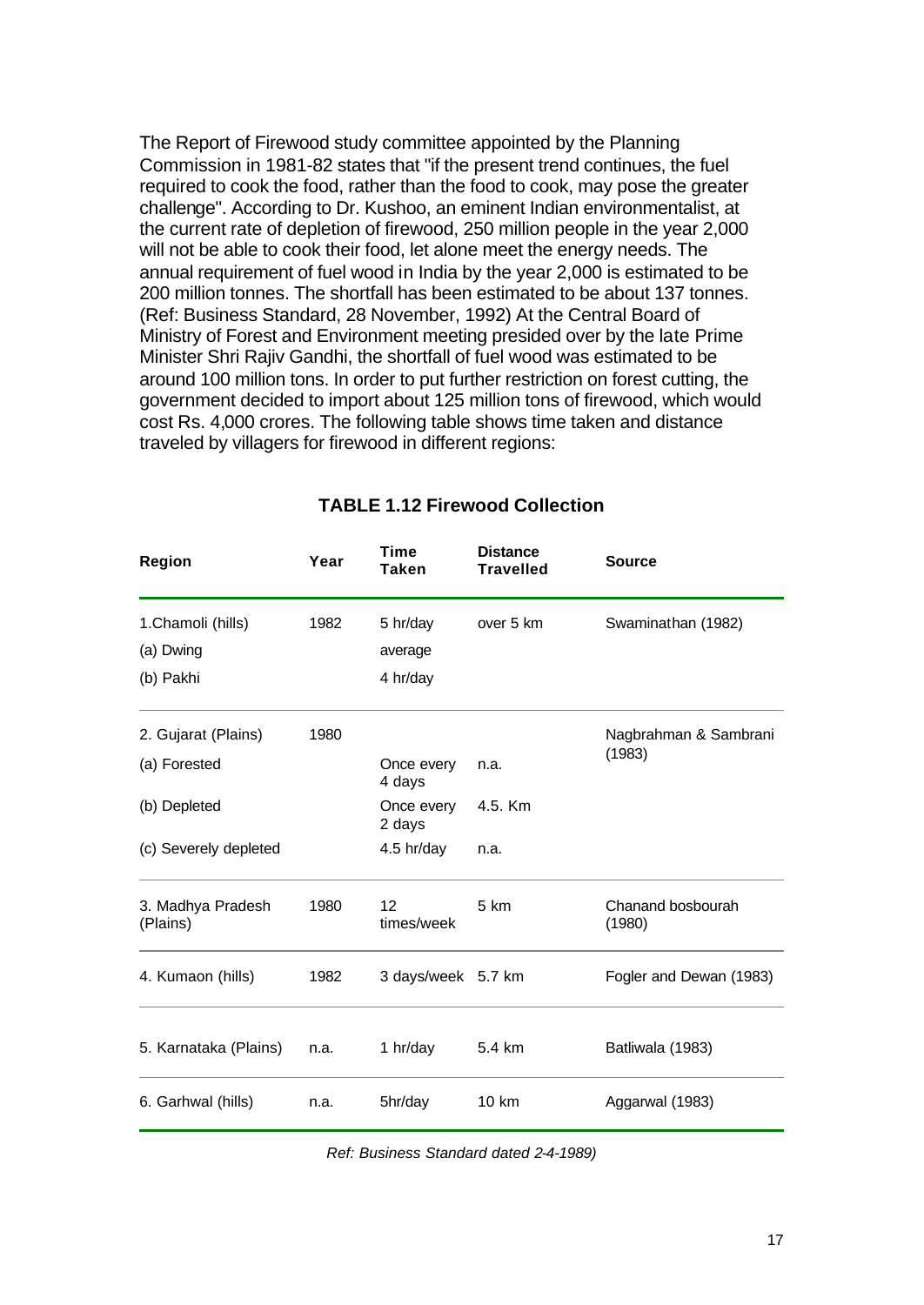Cooking and heating requirement of a villager having a family of 5 members, has been calculated to be around 1.25 million Kcal/year. About 20% of this requirement could be met from vegetative waste. Fuel wood would be needed to meet the remaining 80% . As such, 1125 kg of fuel wood would be required by a family annually. A tree of 5 years of age will yield between 100 to 125 kg of fuel wood approximately i.e. 10 trees of around 5 years of age will have to be cut to meet the fuel requirements of one family. ( Ref. Report of the Firewood Study Committee appointed by Planning Commission, June 1982 pp. 27) To make up the gap between demand and supply of firewood, 34 million hectares of land area is required to be planted with fuel wood crops during the next decade, requiring an outlay of Rs. 34,000 crores. According to "Indian Forester, July, 1978" firewood has a heating value of 4708 Kcal/kg and dry dung cake has a heating value of 2092 Kcal/kg. As explained earlier, a tree of 5 years of age will yield 100 to 125 kg of firewood. Dung available from a large animal (cow/bullock/buffalo) will be 5.0 tonnes p.a. Therefore, dry dung available will be 5.4 tonnes  $x = 3 = 1620$  kg/annum, which is equivalent to 712.8 kg of wood. Therefore one large animal, if kept alive, saves 6 trees every year. (Report of Firewood study Committee, June 1982 Page 13 and Letter from Punjabrao Krishi Vidyapeeth, Akola, dated 16-4-93) The destruction of forests for firewood will not stop as long as natural sources of energy from non-wood sources is not made available to villages at their doorsteps. In this situation, it is necessary to increase the supply of cattle (i.e. cow and buffalo) dung cakes to be used as fuel. Dung cake obtained from one cattle is sufficient for a family for a year. Dung cakes are generated within 24 hours only. There are several economic, social and environmental advantages from using dung cakes, because of which it deserves to be considered an ideal energy source. Dung cakes as renewable and safe energy source deserves due recognition. In absence of LPG or kerosene, villagers cut trees for their daily firewood requirement. Since dung of one large animal per annum is equivalent to fuel of 6 trees, crores of trees can be saved by stopping slaughter of animals. India's poverty is closely linked with its increasing deforestation and land degradation. As much as half of the 329 million hectares is considered degraded in one form or another. Satellite imagery in the seventies and eighties, revealed that forests were losing tree cover at the staggering rate of 1.3 million hectares every year. Of 75 million hectares of forest under forest management, 40 million hectares are now without tree cover. The existing plant cover is only about 12% as compared to the ideal of 33%. The area under forest in India is half of what it was 50 years ago. The widening gap between demand and supply of fuel wood is the main cause of fast depletion of forest cover, which in turn has proved to be ecologically disastrous, as denudation leads to soil erosion, floods, shortage of water, loss of food grain production, and destruction of rural economy. (Ref. The Hindu Survey of Indian Environment, 1992 pp 31-37).

#### **Oh! Even Ash, also is not available!**

How would you evaluate the value of ash of dung cakes? This ash can save us from the slavery of World Bank! It may not be possible to assign any price in monetary terms to the ash which is left over after cooking on the dung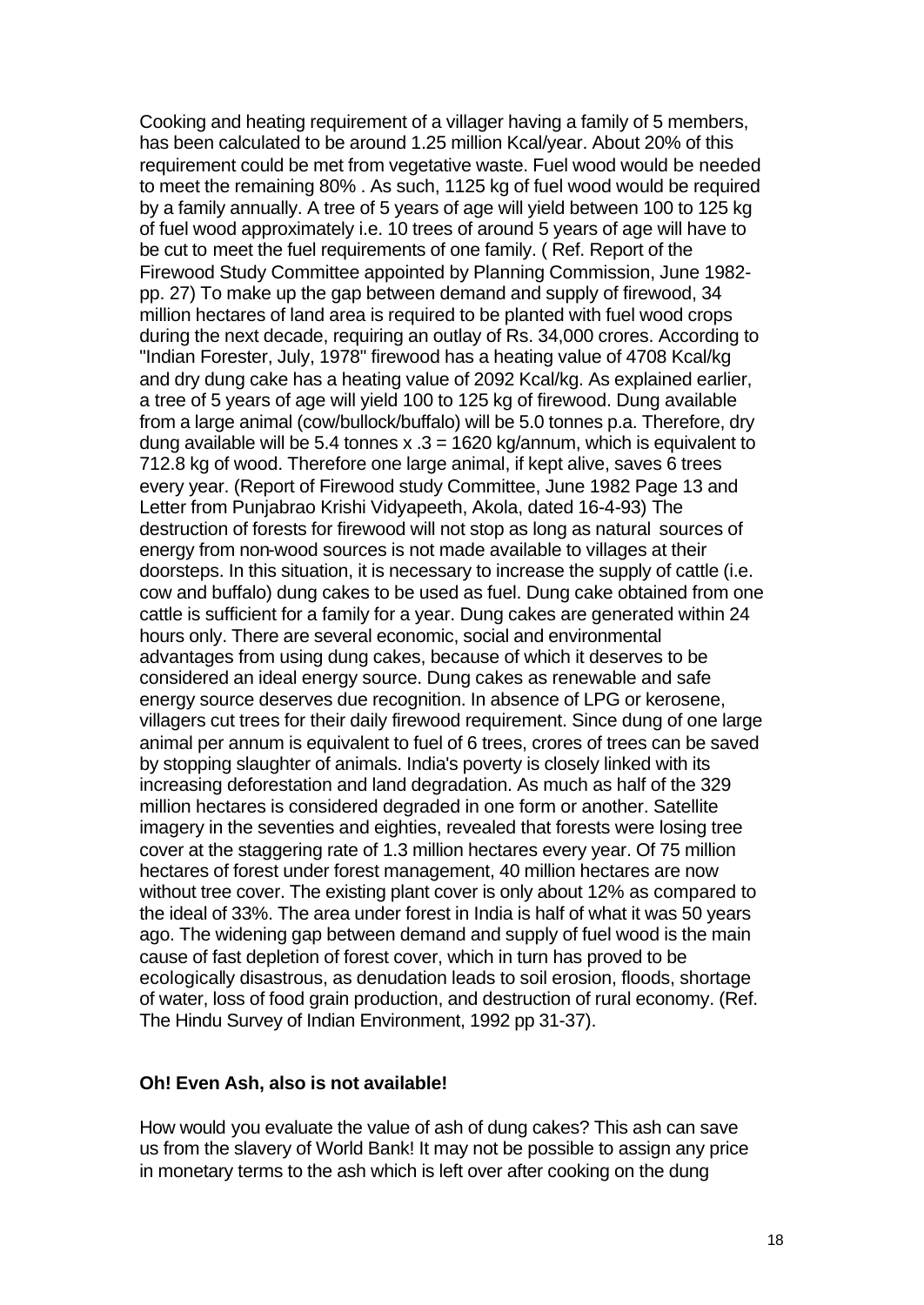cakes. However, it is very precious. This ash is very, very useful in preservation of food grains. In olden days, the kings used to preserve jowar for their subjects for use during drought year. For preserving jowar to last for years, ash of equal weight was mixed with jowar, and it then could be stored in this way for 12 years without any damage. Even in normal; course people could store food grains for 2 to 3 years in their storage tanks made of clay in each household, by mixing cow dung ash in food grains. Today, due to nonavailability of ash, people have forgotten its use. Now we borrow millions of dollars from World Bank for construction of air-conditioned warehouses for storing food grains. Now we resort to spraying of poisonous pesticides on food grains for their preservation, which adversely affects health of people. The World Bank and the multinational pharmaceutical companies are taking advantage of scarcity of dung and dung cakes. An old bullock may not be able to work in the farm or to pull weight, but it is capable of giving dung till its death, and this dung can keep us free from inflation, free from disease and also preserve the sovereignty and integrity of the nation.

# **Another Important Use of Ash**

Cleaning of utensils is one of the routine and essential household chores. For centuries, the cleaning of utensils was done with the help of ash of dung cakes. Now, instead of dung cake, washing powder or other detergent has to be used. The expenses on this head comes to about Rs 75 to Rs 100 per annum per family. What was inexpensive or totally free, now costs crores of rupees for the society as a whole, and the families in the middle class are the worst affected. The middle class families have to curtail their other expenses to meet this expense and the curtailment is either in their food expenses, education or medical expenses. In 1960, an issue was raised in the Supreme Court, that when the nation is spending just Rs 5 per head on education, how was it worthwhile to spend Rs 19 to maintain an old animal. (The argument was presumably to justify animal slaughter) The issue today, is that if we are unable to spend Rs 25 per head on education, is it worthwhile to spend Rs 75 to Rs 100 on an activity like cleaning of utensils? Is it not worthwhile to save this 100 rupees, and spend them on education, by reverting to dung ash as means to clean utensils.

### **Closure of Schools Imparting Experience-based Knowledge**

In villages during winter, people used to make bonfire of dung cakes at night and sit around it talking. The youth helped elderly persons who were suffering from arthritis related problems, by providing them fomentation from fire, and the elderly people used to talk about their own experiences in life, the family traditions, the social customs, the history of the village and thus pass on the rich experience and knowledge to succeeding generations. The local poets used to sing our ancient epics like Ramayana and Mahabharata and thus kept alive the flow of culture in our society. In the absence of dung cakes, these village square assemblies had to discontinue, and thus the young generation was deprived of the flow of knowledge and real history. With the closure of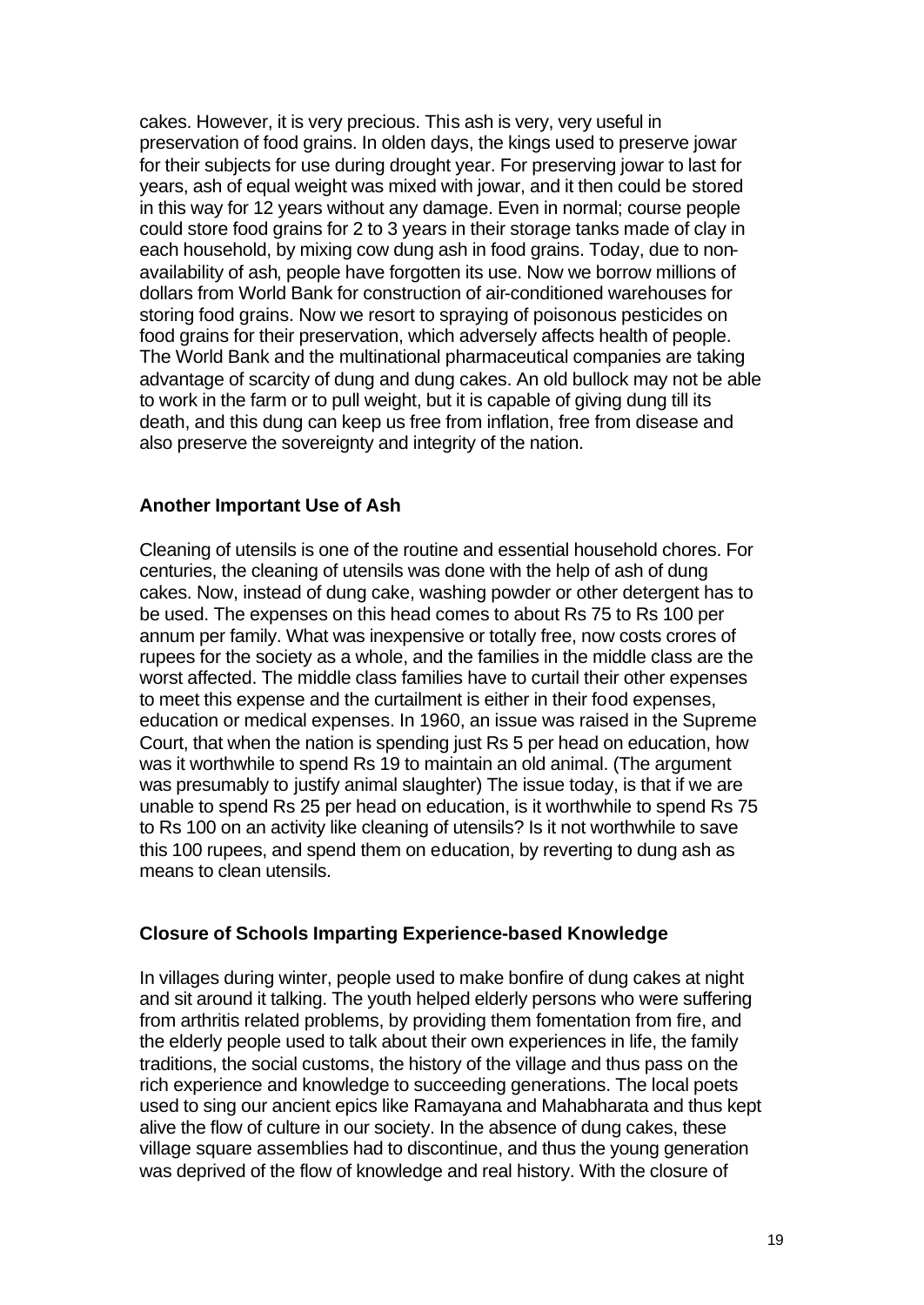such village square centers, the younger generation diverted itself and drifted to gambling dens and hooch shops. One single animal, be it a cow, bullock or sheep, is much more valuable to the society compared to even a hospital or a college. This is so because the cattle dung creates conditions as described earlier which inculcate into the people the qualities of nursing, organization, social service, passing on knowledge of real history, maintenance and development of religions, social and family feelings and preventing youths from drifting away to gambling dens and hooch.

#### **Destruction of Forests, Wildlife and Vegetation.**

With disruption of dung availability, our rich forests also got destroyed. Thousands of full grown giant trees which were destroyed, would value crores and crores of rupees at today's prices. If the dung and dung cakes can preserve and protect these invaluable assets worth crores and crores of rupees, the dung itself can be considered to be worth crores and the value of the animals who provide such dung is naturally much more! It might serve the interest of a few butchers if animals are allowed to be slaughtered, but in preventing such slaughter, the nation would save assets worth crores of rupees and the religion and culture of the entire nation. With the depletion of forests, scarcity of water set in. With scarcity of water, many vegetarian animals such as deer and rabbits died due to thirst. With their death, animals like tigers, panthers, etc. who used to survive on smaller animals, also died due to hunger. Thus, with the gradual depletion of the wildlife, the manure which was available in the forests in the form of their dung and urine, also stopped becoming available. With slaughter of goats and sheep who wander in the forests, the manure in the form of their droppings and urine also became unavailable. Thus, many herbal medicines which used to grow naturally in the forests, also became extinct or became scarce, and lost the effectiveness of their medicinal properties.

### **Villages Also Fell Prey to Liquor Addiction**

Most of the widely prevalent diseases in villages are due to cold and imbalanced elements in the human body (known as VAYU) as also due to various injuries arising out of accidents. In all such diseases, a major therapeutic procedure was fomentation by the dung cake fire. The hot water bag fomentation is not available in villages for prevention from cold, cold related diseases and as protection against severe cold climate. The only way for protection from this was the fire of dung cakes and when this was snatched away, people turned to liquor. They started applying liquor on the body for heat and also started consuming liquor, thus pushing up the demand for liquor, and also increased the number of liquor manufacturers and addicts.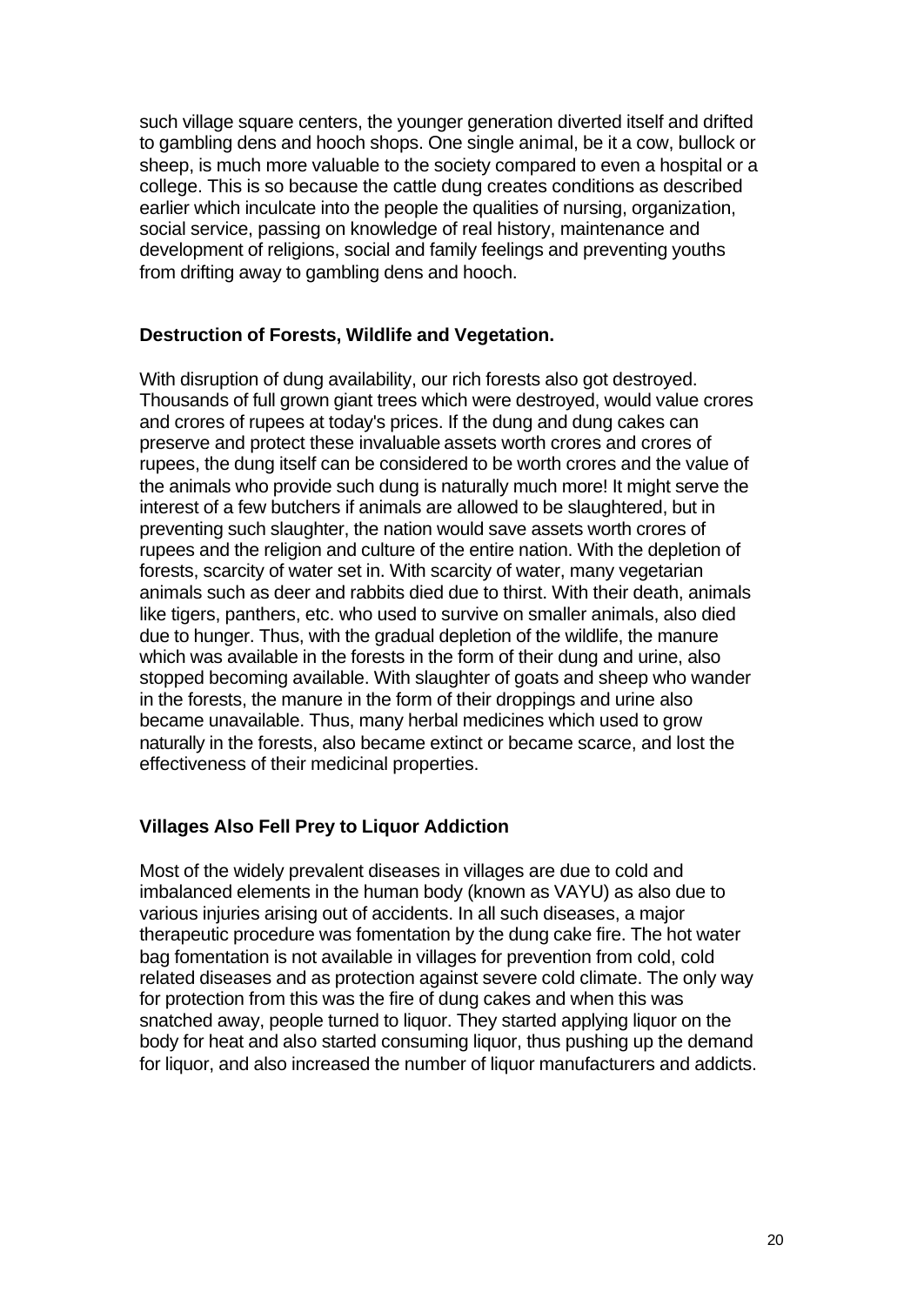#### **Scarcity of Houses Increased**

With non-availability of dung, the scarcity of houses in villages is more than 3 crores. All the cement plants of the country together cannot meet this scarcity. The easiest way out is to increase the availability of cattle dung.

### **Value of Dung**

What is the value of cattle dung? Does this question still need an answer? The value of dung is much more than even the famous Kohinoor diamond. "How is it viable to maintain an old bullock which consumes grass of Rs 700 in a year and in return gives dung and urine worth only Rs 500 ? How absurd, unscientific and hollow this argument is, is clear from what is described below. The market price for any commodity can be manipulated (i.e. increased or decreased) by speculation and hoarding, by administrative measures, or by similar calculated action. But this cannot alter its value. Grass can be priced as Rs 1 per kg or Rs 5 per kg also. But its value as the means to help animals to survive, to feed them and to give them strength cannot be altered. The stalk of food grain plants which becomes useless after removal of food grains from it, is the food for animals. When this useless stalk is returned by animals in the form of their dung, its value is astonishing. Even an old bullock gives 5 tons of dung and 3,443 pounds of urine in a year, which can help in the manufacture of 20 cart loads of compost manure. For cultivating jowar and bajra on dry land, 5 carts of compost manure is required for each acre. Thus, the compost manure provided by one single old bullock can meet the manure need for 4 acres of land. On irrigated land with the help of such manure, about 2,800 to 3,600 kg of bajra can be grown on 4 acres of land and where irrigation facility is not available, the yield can be about 1,500 to 1,600 kg. This can feed about 10 to 12 human beings throughout a year. Thus there is a wide difference between concepts of price and value. Whether the food grain is priced at Rs 1 per 10 kg or Rs 10 per 1 kg, it does not affect the intrinsic value of the food grains. Its value lies in the utility of providing nutrition and life to human beings. The right to life is a fundamental right and it can be basically protected only with proper food and feeding and the cheap and nutritious food grains required for feeding can be grown with the help of dung. Thus, the most fundamental thing to the fundamental right of living for the human beings is bovine dung. It is absolutely foolish to evaluate this function of dung in monetary terms. A servant employed by us, has to be paid wages for his labor. He demands wage rise, he also demands bonus, he resorts to strike if bonus is less than his expectation, and also abuses the employer. But our servants in the form of these dumb cattle do not demand any wages from us, do not demand any wage rise or bonus. They survive on whatever we offer them to feed, and in return even favor us with a bonus in the form of most valuable dung. And still we are after the blood, meat, hides and skin of such animals and for that we slaughter them alive. We do not wait till they die their natural death to get their hides and skin.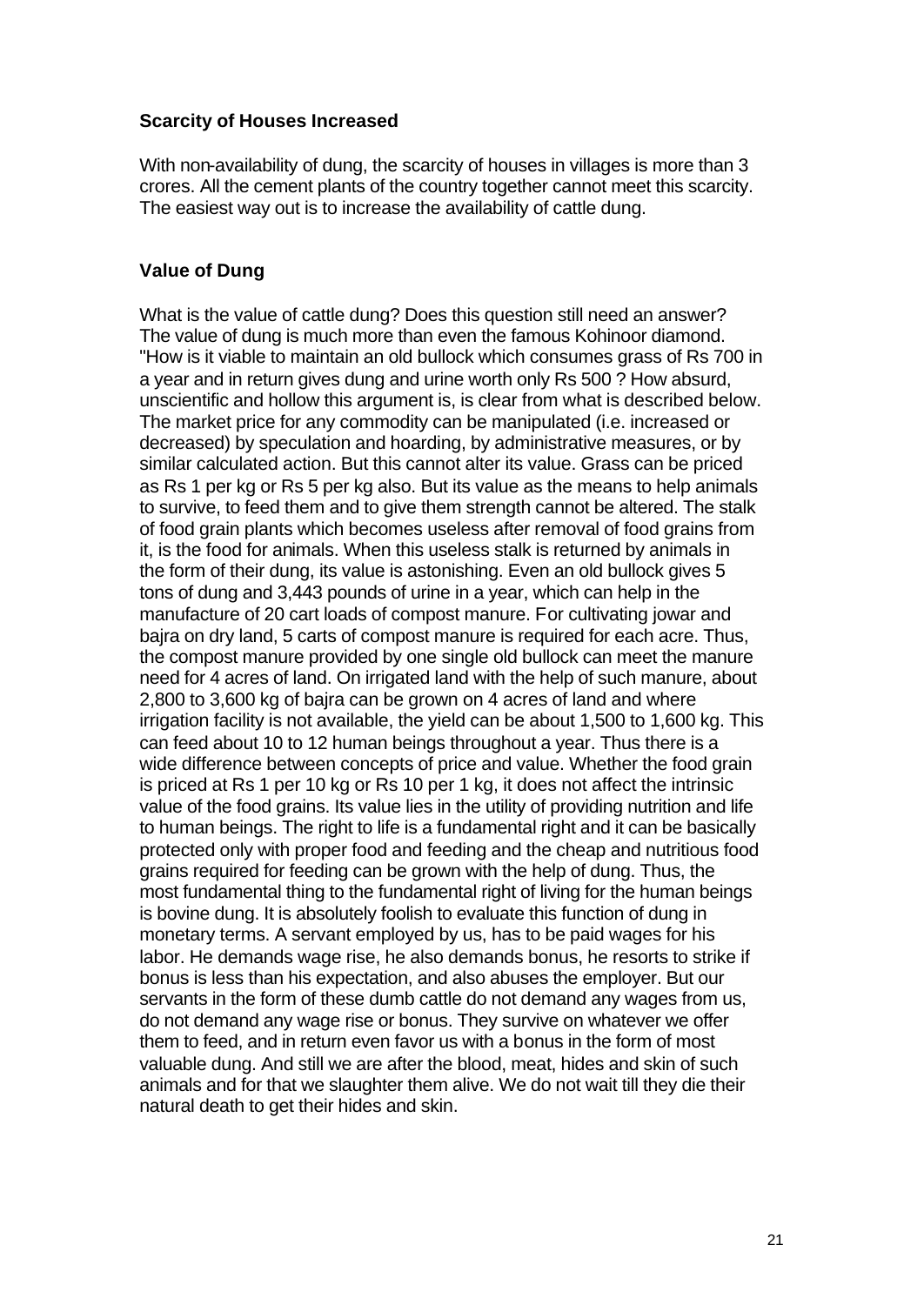# **Need for Dung**

For land under cultivation it is necessary to use 5 tons i.e. 10 cart loads of dung manure per acre. If less manure is used, the soil becomes weaker, gradually loses its fertility and becomes barren over a period of time. At this rate, 43,07,50,000 acres of cultivable land in our country will need 215,37,50,000 tonnes of dung manure. An adult cattle on an average gives 4 tonnes of dung and 3,343 pounds of urine. A cattle less than 3 years of age would yield half this quantity. (Source: Cow in India Page 374 by Dr. Satishchandra Dasgupta quoting Dr. P.E. Lender who was an agricultural chemist of the Government of Punjab during British Regime) Our cattle population is as under:

# **TABLE 1.13 Domestic Ruminant population in the country ( in '000's)**

| <b>TOTAL ANIMALS</b>                   | 3,43,280 |
|----------------------------------------|----------|
| Goats                                  | 67,520   |
| Sheep                                  | 39,990   |
| Buffaloes and calves                   | 57,430   |
| <b>TOTAL COW FAMILY</b>                | 1,78,340 |
| Calves less than 3 years               | 47,480   |
| Cows 3 years and above                 | 6,400    |
| Bulls and bullocks over 3 years of age | 74,460   |
|                                        |          |

Thus, the total population of various types of the above animals is 34.33 crores. The advocates of cow slaughter are making propaganda in the country and abroad that the cow population alone is 34 crores, and thus cheat the people and make them believe that slaughter of cows is necessary to keep in check their population. In fact, the number of calves should be at least 2 to 2 1/2 times more than the number of cows. However, in our country the number of calves is much less than the number of cows, because under the guise of killing old bullocks, more calves are slaughtered for their soft and tender skin. Of the above animal population, only 16.82 crores of animals are adult animals (i.e. above 3 years of age). Animals of less than 3 years of age are 6.76 crores, and the number of sheep and goats is 10.75 crores. Let us now consider the dung yield of the above animal population.